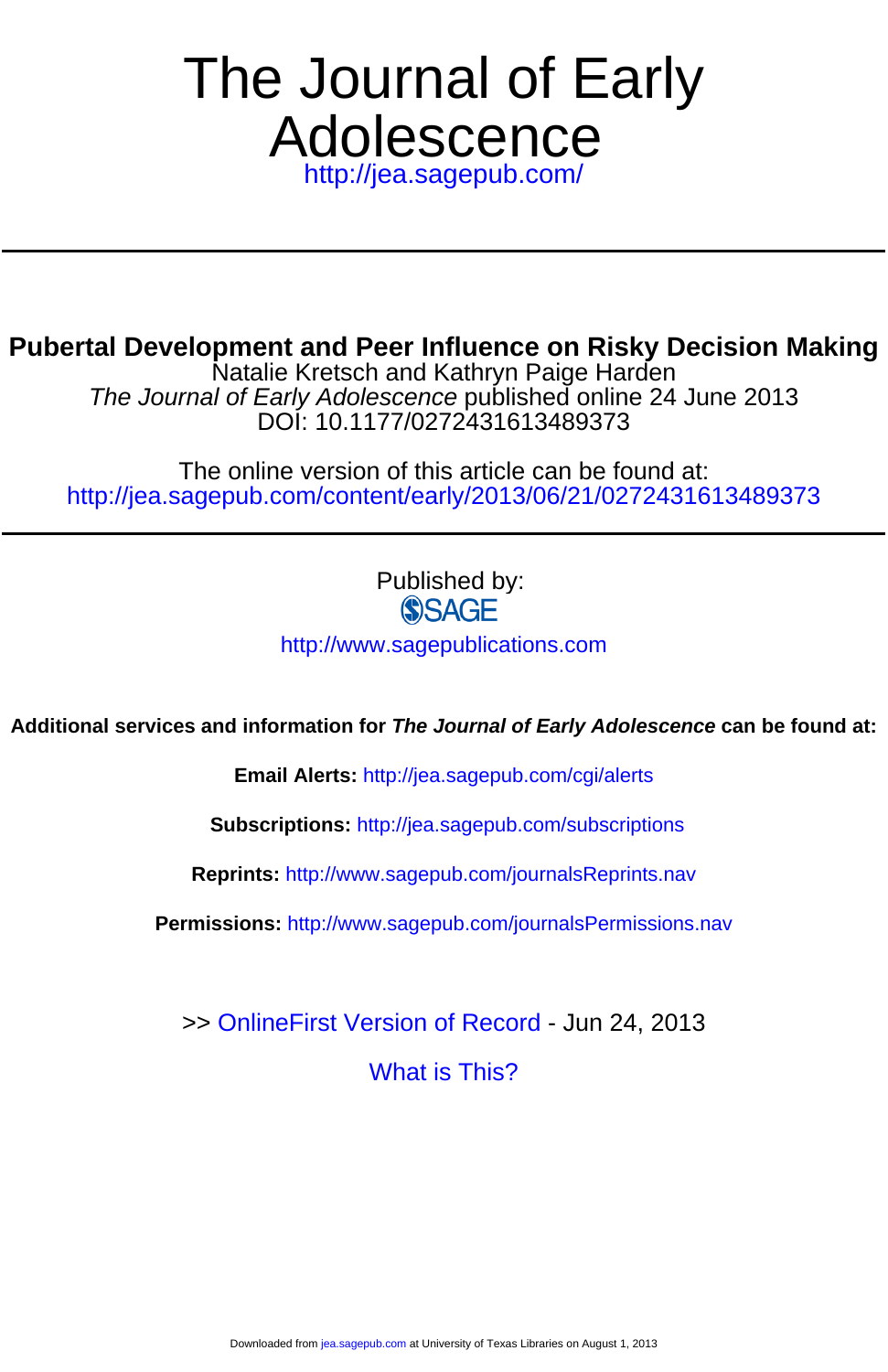## **Pubertal Development and Peer Influence on Risky Decision Making**

Journal of Early Adolescence  $XX(X)$  1–21 © The Author(s) 2013 Reprints and permissions: sagepub.com/journalsPermissions.nav DOI: 10.1177/0272431613489373 jea.sagepub.com



## **Natalie Kretsch<sup>1</sup> and Kathryn Paige Harden<sup>1</sup>**

## **Abstract**

Adolescents engage in more risky behavior when they are with peers and show, on average, heightened susceptibility to peer influence relative to children and adults. However, individual differences in susceptibility to peer influence are not well understood. The current study examined whether the effect of peers on adolescents' risky decision making was moderated by pubertal status. Participants (58 youth, ages 11-16, 50% male, 63.9% African American) completed a computerized measure of risky decision making, once alone and once in the presence of two peers. Pubertal status was assessed using self-report. Adolescents made riskier decisions in the presence of peers, and more advanced pubertal development predicted greater risky decision making, controlling for chronological age. The effect of peer presence on risky decision making was attenuated for adolescents with more advanced pubertal development. These findings suggest that the presence of peers may override biologically based individual differences in propensity for risk taking.

## **Keywords**

decision making, peers, puberty/pubertal development, problem/risky/antisocial behaviors

1University of Texas at Austin, Austin, TX, USA

#### **Corresponding Author:**

Natalie Kretsch, Department of Psychology, University of Texas at Austin, 108 E. Dean Keeton Stop A8000, Austin, TX 78712-1043, USA. Email: nkretsch@mail.utexas.edu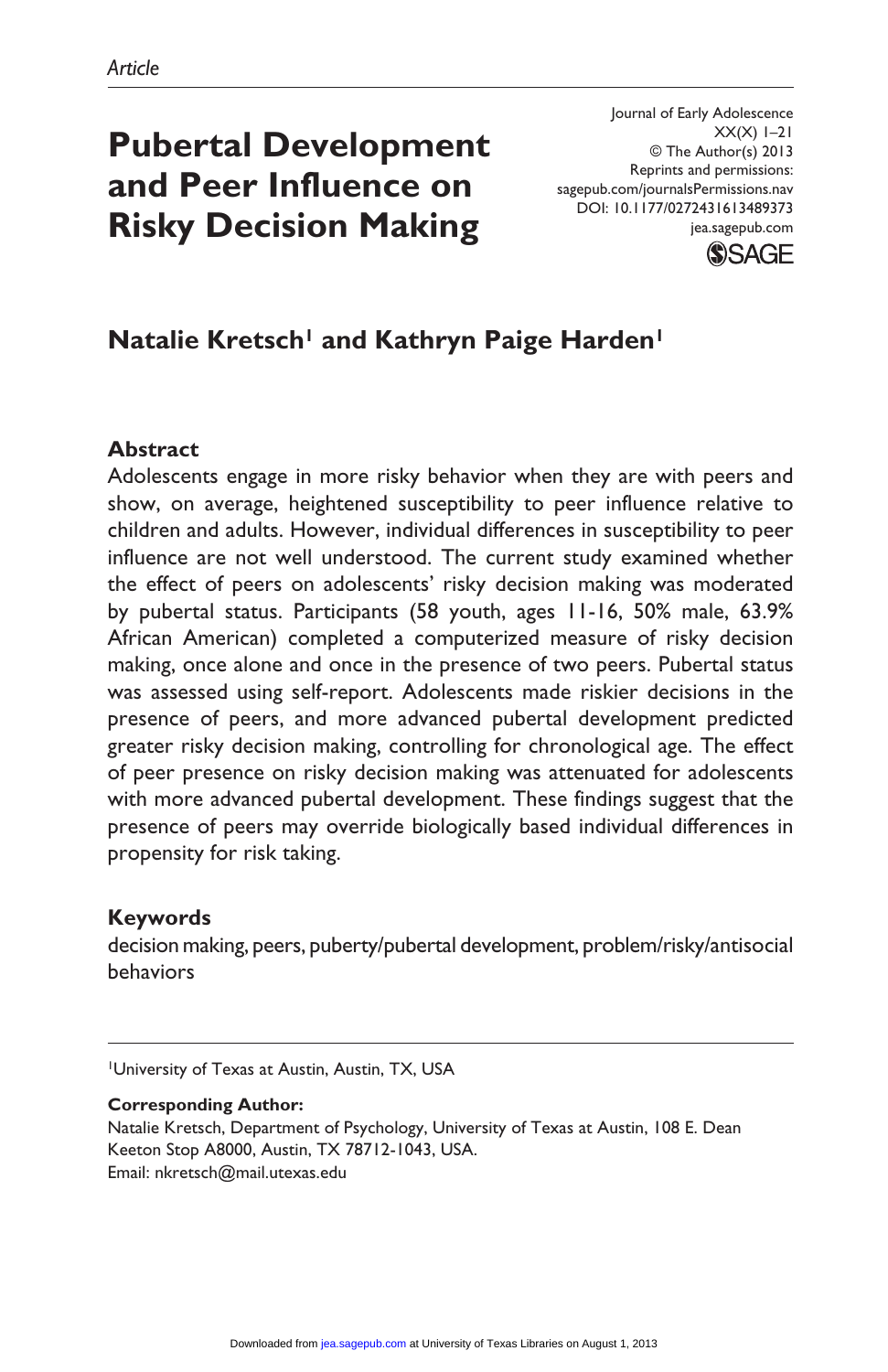Adolescents show elevated involvement in an array of risk-taking behaviors, including criminal behavior, unsafe sexual practices, and initiation of alcohol use (Arnett, 1992; Jessor & Jessor, 1977; Steinberg, 2008). The consequences of adolescent risk-taking behaviors are profound: For example, mortality from unintentional injury (including motor vehicle accidents) peaks in adolescence, accounting for over 40% of deaths among 10- to 24-year-olds (Ozer & Irwin, 2009). Not surprisingly, then, researchers have paid considerable attention to the biological and social changes in adolescence that result in a developmental period of unique psychological vulnerability.

Adolescents are more likely to engage in risky behavior when they are with their peers, and affiliation with risk-taking peers is a robust predictor of individual risk taking. Adolescents report engaging in more substance use (Chassin, Hussong, & Beltran, 2009), criminal activity (Zimring, 1998), and risky driving (Ouimet et al., 2010) when they are with their peers. This trend reflects both peer influence, in which adolescents reinforce each others' risky behavior, and peer selection, in which adolescents with higher propensity for risk taking gravitate toward similarly risk-inclined peers. There are also individual differences in susceptibility to peer influence, and researchers are only beginning to explore the possibility that biological factors moderate peer influence on risk taking. Specifically, peer influence and selection operate in the context of profound biological changes that occur during puberty, and it is unclear how peer influence, selection, and risk taking interact with pubertal development. The current study used an experimental design to test whether adolescents make riskier decisions in the presence of peers and whether this effect was moderated by pubertal development.

Research on the role of peers in shaping adolescent behavior has sought to disentangle peer influence (i.e., socialization) from selection of similar peers (also known as homophily). Regarding socialization processes, several explanations for increased conformity to peers in adolescence have emerged from social psychology research. Adolescence is characterized by a dramatic social reorientation toward valuing peer, romantic, and sexual relationships (Blakemore, 2008; Forbes & Dahl, 2010; Larson & Richards, 1991; Spear, 2009). Social learning (e.g., Bandura, 1986) and deviancy training (e.g., Dishion, Spracklen, Andrews, & Patterson, 1996) may lead adolescents to engage in health risk behavior that they observe or experience to be socially rewarding. Adolescents who associate certain health risk behaviors with high social status are more likely to adopt these behaviors (Cohen & Prinstein, 2006). Adolescents may receive peer reinforcement for talk about antisocial behavior, and this process is associated with increases in risky behavior (Dishion et al., 1996). Evidence for peer selection is as extensive as evidence for peer influence. Behavior genetic studies suggest that at least part of the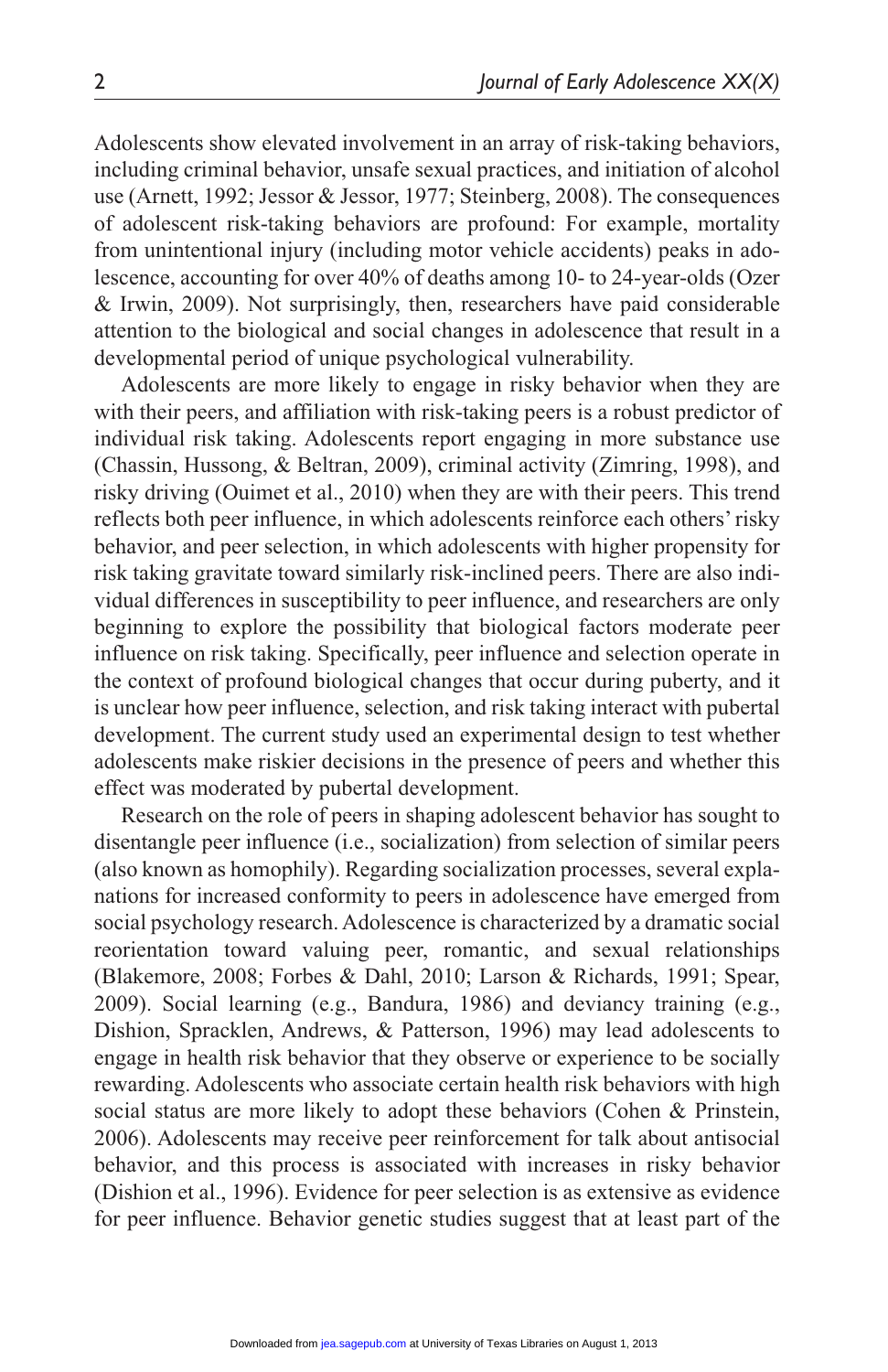correlation between an individual's risk taking and his or her best friend's risk taking is due to an individual's genetically influenced characteristics, which underlie both propensity for risk taking and selection of risk-taking peers (Harden, Hill, Turkheimer, & Emery, 2008; Hill et al., 2008). Analysis of longitudinal social network data provides compelling evidence for both selection and socialization in adolescent use of alcohol, tobacco, and other drugs (Cruz, Emery, & Turkheimer, 2012; Ennet & Bauman, 1994; Mercken, Snijders, Steglich, Vartiainen, & de Vries, 2010) and delinquency (Burk, Steglich, & Snijders, 2007; Moody, 2001). In recent years, sophisticated quantitative tools have allowed researchers to model selection and socialization simultaneously, by examining both changes in friendship nominations and changes in individuals' and peers' behavior over time (Snijders, Steglich, & Van de Bunt, 2010).

Other researchers have used experimental approaches to control for selection effects and to examine whether simply being in the presence of peers leads adolescents to make riskier decisions. Using an experimental approach that assessed risk taking with a behavioral task, Gardner and Steinberg (2005) found that adolescents (but not adults) who were randomly assigned to complete the experiment with two same-sex peers observing made riskier decisions than those who completed the study alone. In a follow-up study using fMRI, Chein, Albert, O'Brien, Uckert, and Steinberg (2011) found that adolescents showed increased activity in reward-related brain regions (ventral striatum and orbitofrontal cortex) when making behavioral decisions in the presence of peers, compared to when they were alone. Moreover, individual differences in the "neural peer effect" (i.e., the difference in striatal activity in the peer vs. the alone conditions) were significantly associated with selfreports of resistance to peer influence. These findings suggest a biological mechanism for peer influence on risk taking and, more generally, highlight the importance of considering biological factors that may mediate and moderate the effect of peer presence on decision making.

In particular, it is important to consider how the influence of peers may interact with biological changes that adolescents undergo at puberty. The current study examined whether self-reported pubertal timing moderated the effect of peer presence on adolescents' risky decision making. Pubertal timing itself is a robust predictor of risk taking in adolescence. A large body of cross-sectional, longitudinal, and behavior genetic research has found that earlier pubertal timing is associated with increased involvement in delinquency and substance use in both girls (reviewed in Mendle, Turkheimer, & Emery, 2007) and boys (reviewed in Mendle & Ferrero, 2012). Most of the research on pubertal timing has focused on girls' menarcheal age and has emphasized the unique environmental challenges faced by early maturing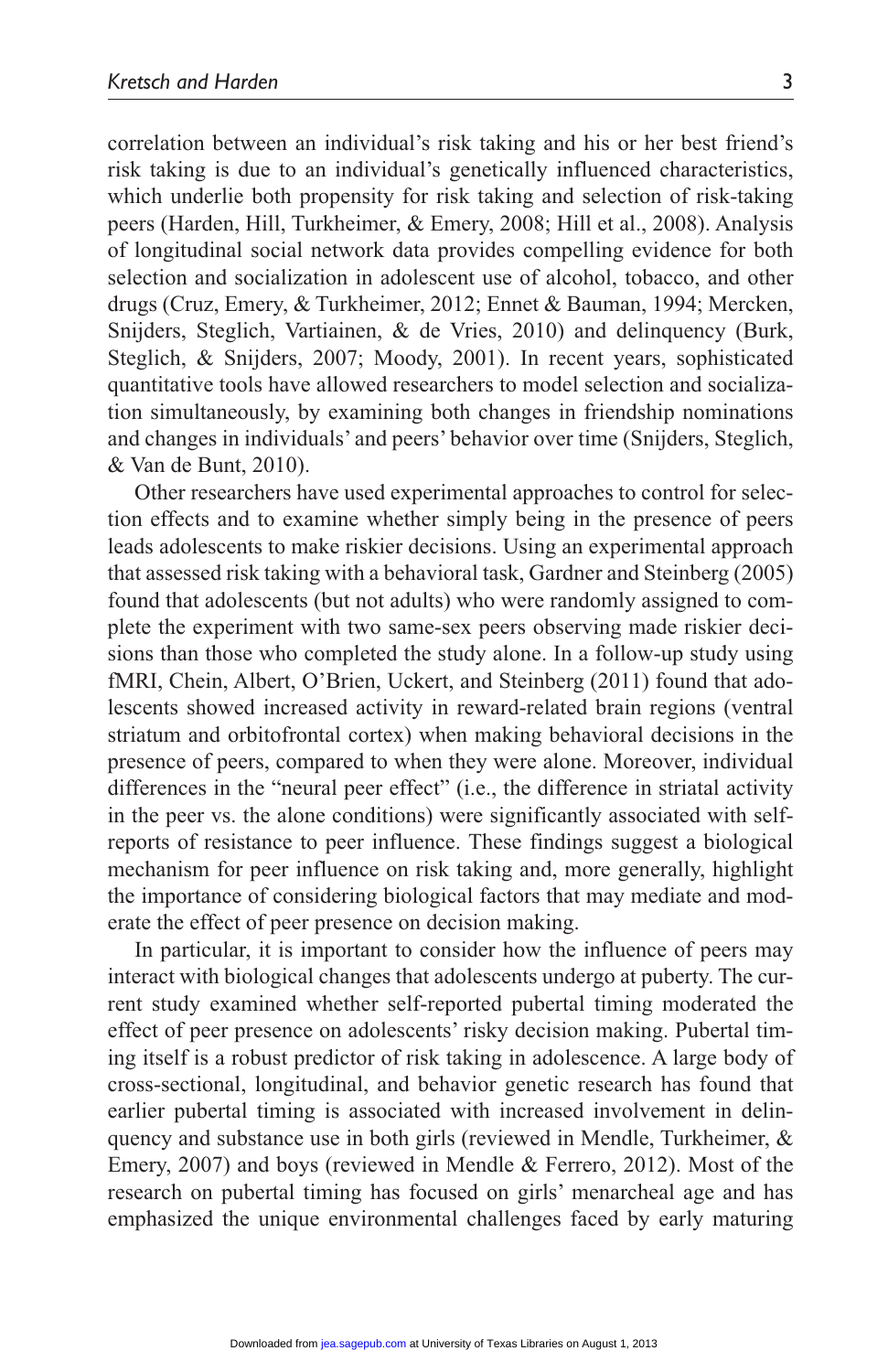girls. However, recent genetically informed research has suggested that, for girls, the association between earlier pubertal timing and delinquent behavior, specifically, can be attributed to biological rather than environmental mechanisms (Harden & Mendle, 2012). Moreover, associations between earlier pubertal timing and risk-taking behaviors are also evident in boys (Bratberg, Nilsen, Holmen, & Vatten, 2007; Duncan, Ritter, Dornbusch, Gross, & Carlsmith, 1985; Tschann et al., 1994) although male pubertal development has been the focus of considerably less research.

In both males and females, the biological basis for the relation between pubertal timing and risky behavior may lie in the neurological changes that coincide with pubertal onset. According to the Dual Systems Model (Casey, Getz, & Galvan, 2008; Somerville, Jones, & Casey, 2010; Steinberg et al., 2008), increased propensity for risk taking in adolescence results from the temporal gap in the development of two neurological systems, one of which is more closely linked to pubertal development than to chronological age. The *cognitive control system*, which includes prefrontal cortical regions and their connections to subcortical areas, governs self-regulatory processes such as impulse control and develops gradually throughout adolescence and young adulthood (Casey et al., 2008; Sowell, Thompson, Holmes, Jernigan, & Toga, 1999). In contrast, the *socioemotional system*, which comprises dopaminergic pathways in limbic and paralimbic regions, governs responses to novelty, emotion, and reward and matures relatively rapidly during early adolescence (Nelson, Leibenluft, McClure, & Pine, 2005; Steinberg, 2008). The maturation of the socioemotional system results in heightened sensitivity to the potential rewards of risky activity. The gap between the arousal of the socioemotional system and the relatively slower maturation of the cognitive control system is thought to result in a period of elevated vulnerability to risk taking during middle adolescence (Casey & Jones, 2010; Chambers, Taylor, & Potenza, 2003; Galvan et al., 2006; Spear, 2011; Steinberg, 2008).

Development of the socioemotional system, and the corresponding increases in sensation seeking and reward sensitivity, may be more closely tied to pubertal development than to chronological age (Martin et al., 2002; Nelson et al., 2005; Steinberg, 2008; Steinberg et al., 2008; Zuckerman, Buschbaum, & Murphy, 1980). In addition to causing extensive somatic changes, the hormonal events at puberty also precipitate a cascade of neural changes—"a second period of structural reorganization and plasticity in the brain" (Blakemore, Burnett, & Dahl, 2010, p. 927). Specifically, the release of gonadal hormones and remodeling of gonadal steroid receptors in the limbic system may lead to changes in emotional responses to social stimuli (Nelson et al., 2005; Steinberg, 2008). Gonadal hormones may also exert indirect effects on the socioemotional system through their regulation of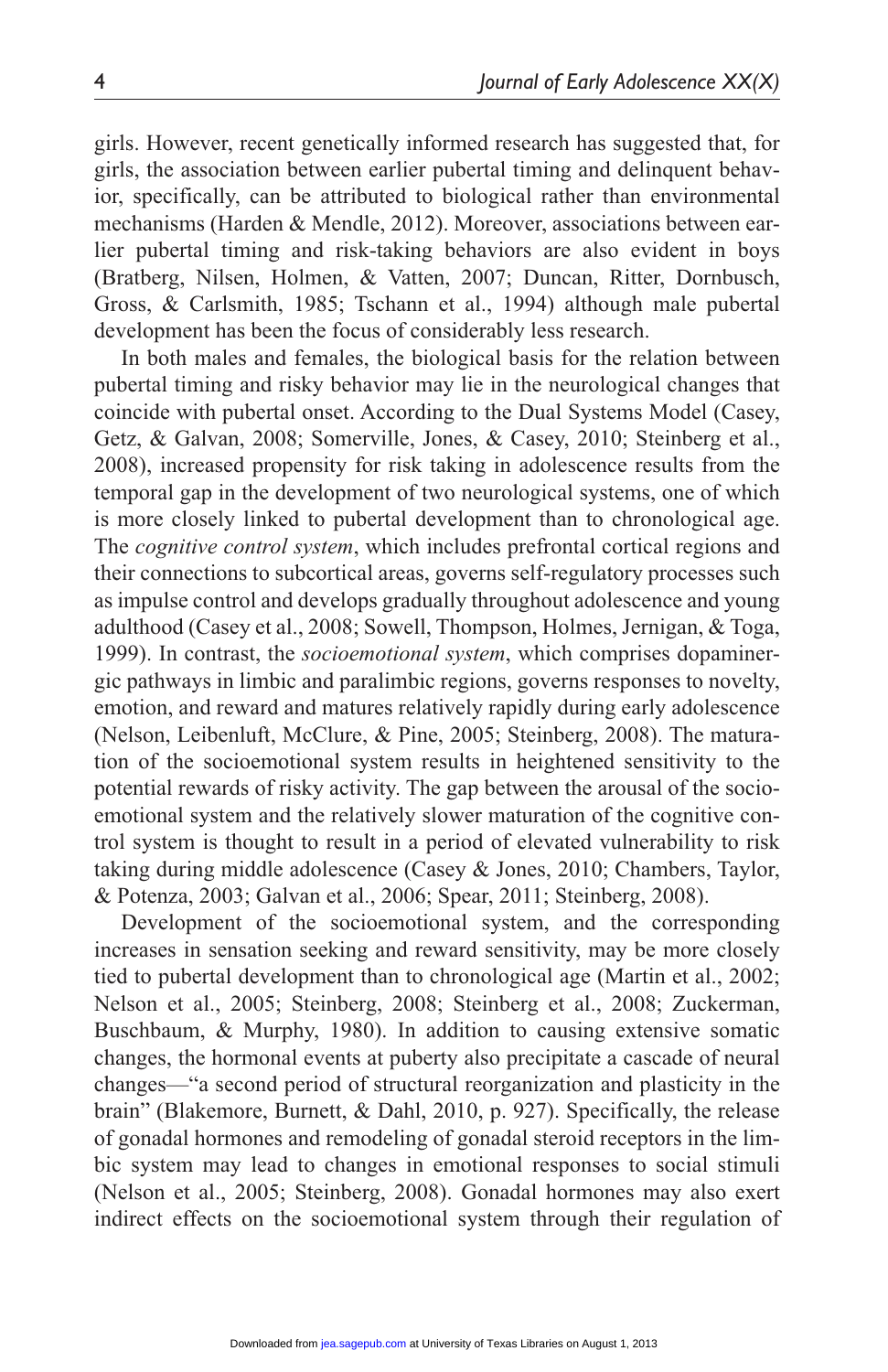other neurotransmitter systems, including the dopamine, oxytocin, and opioid systems (McEwen, 2001; Nelson et al., 2005). Consistent with this hypothesis, pubertal status—controlling for age—is associated with sensation seeking (Martin et al., 2002; Steinberg et al., 2008; Zuckerman et al., 1980). In addition, among early adolescents, more advanced pubertal development is associated with a greater postauricular reflex (a measure of appetitive motivation) in response to pleasurable visual stimuli (Quevedo, Benning, Gunnar, & Dahl, 2009), greater amygdala responding to threatening social stimuli (angry human faces; Forbes, Phillips, Ryan, & Dahl, 2011), and less activity in the striatum and greater reactivity in the medial prefrontal cortex in response to monetary rewards (Forbes & Dahl, 2010). Given the link between pubertal development and activity in the socioemotional system, the "size" of the maturity gap between the socioemotional and cognitive control systems—and the resulting propensity for risk-taking behavior—may be determined by pubertal timing. That is, adolescents who experience the physical changes of puberty at an earlier chronological age may be *more* sensitive to the rewarding aspects of risk-taking behavior, without any corresponding increase in their capacities for impulse control.

How individual differences in pubertal timing intersect with peer influence on risk taking is unclear. On the one hand, puberty may sensitize adolescents to the effects of peers. Forbes and Dahl (2010) suggested that the social reorientation of adolescence was driven, at least in part, by the hormonal events of puberty. Tangential evidence for this hypothesis comes from Gardner and Steinberg (2005) who found the effect of peer presence on risk taking was greater among non-White adolescents—who have, on average, earlier pubertal timing than White adolescents. In addition, Harden and Mendle (2012) found that nonshared environmental influences on delinquency (which included nonfamilial influences such as peers) were more pronounced for earlier maturing girls than later maturing girls. On the other hand, pubertal status may interact with peer presence in the opposite direction. The presence of peers may override individual differences in propensity for risk taking that are due to pubertal timing. An early-maturing adolescent who is high in sensation-seeking and generally inclined to take risks may take fewer risks in the presence of peers if their peers implicitly (i.e., through modeling) or explicitly (i.e., through verbal advice and feedback) discourage risky decision making. The "social push" hypothesis posits that biological influences on delinquent behavior are less apparent in contexts with strong social pressure (Raine, 2002). This hypothesis may also apply to risky decision making in general, such that individual differences in propensity for risk taking due to pubertal development may not be expressed in the presence of peers. This question has not yet been examined empirically.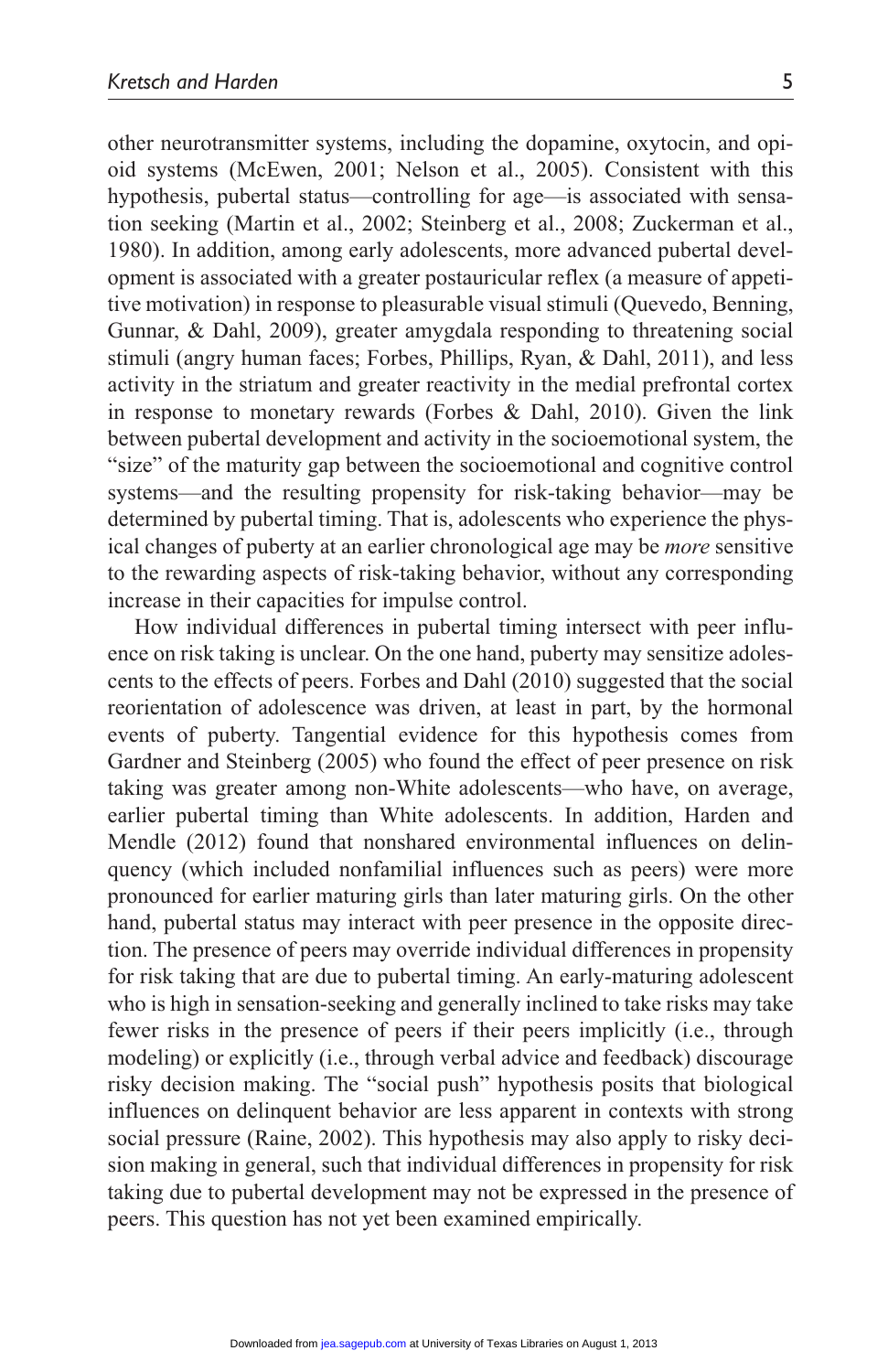## **Goals of the Current Study**

The current study examined the associations between pubertal development, peer presence, and risky decision making on an experimental task. In particular, this study tested three main hypotheses. First, in accordance with previous experimental findings (Chein et al., 2011; Gardner & Steinberg, 2005), adolescents were expected to make riskier decisions in the presence of sameage peers than when alone. Second, after controlling for chronological age, adolescents with more advanced pubertal development were expected to show more risky decision making than less developed adolescents. This prediction follows from the Dual Systems Model and the association between puberty and activity in the socioemotional system. Third, we hypothesized an interaction between peer presence and pubertal status, in one of two directions: The relationship between pubertal status and risk taking would be either heightened or suppressed in the presence of peers. Because there is theoretical support for both of these interactions, we made no directional hypothesis about this potential moderating effect.

## **Method**

## *Participants*

Participants were 58 youth (50% male), ages 11 to 16 (mean age  $= 13.6$ , *SD* = 1.67) who attended after-school programs in a metropolitan area in the southwest United States. The sample was predominantly African American (63.9%) and Hispanic (19.7%). Seventy-six percent of participants reported receiving free or reduced-price lunch at their school, for which children are eligible if their family income is at or below 185% of the federal poverty line.

## *Recruitment and Procedure*

The recruitment procedure used in the current study was similar to that used by Gardner and Steinberg (2005). All recruitment and data collection occurred on-site at two afterschool club locations. During the first week of data collection, investigators distributed parental consent forms to all youth ages 11 to 16 and obtained parental consent from large numbers of adolescents at both sites (Gardner & Steinberg, 2005). As consent forms were returned, a list was compiled of interested participants and their ages and gender. Adolescents who brought back signed parental consent forms were assigned to a group with two peers of the same age (within 1 year) and gender. Because attendance at the clubs was variable and unpredictable, groups were formed on a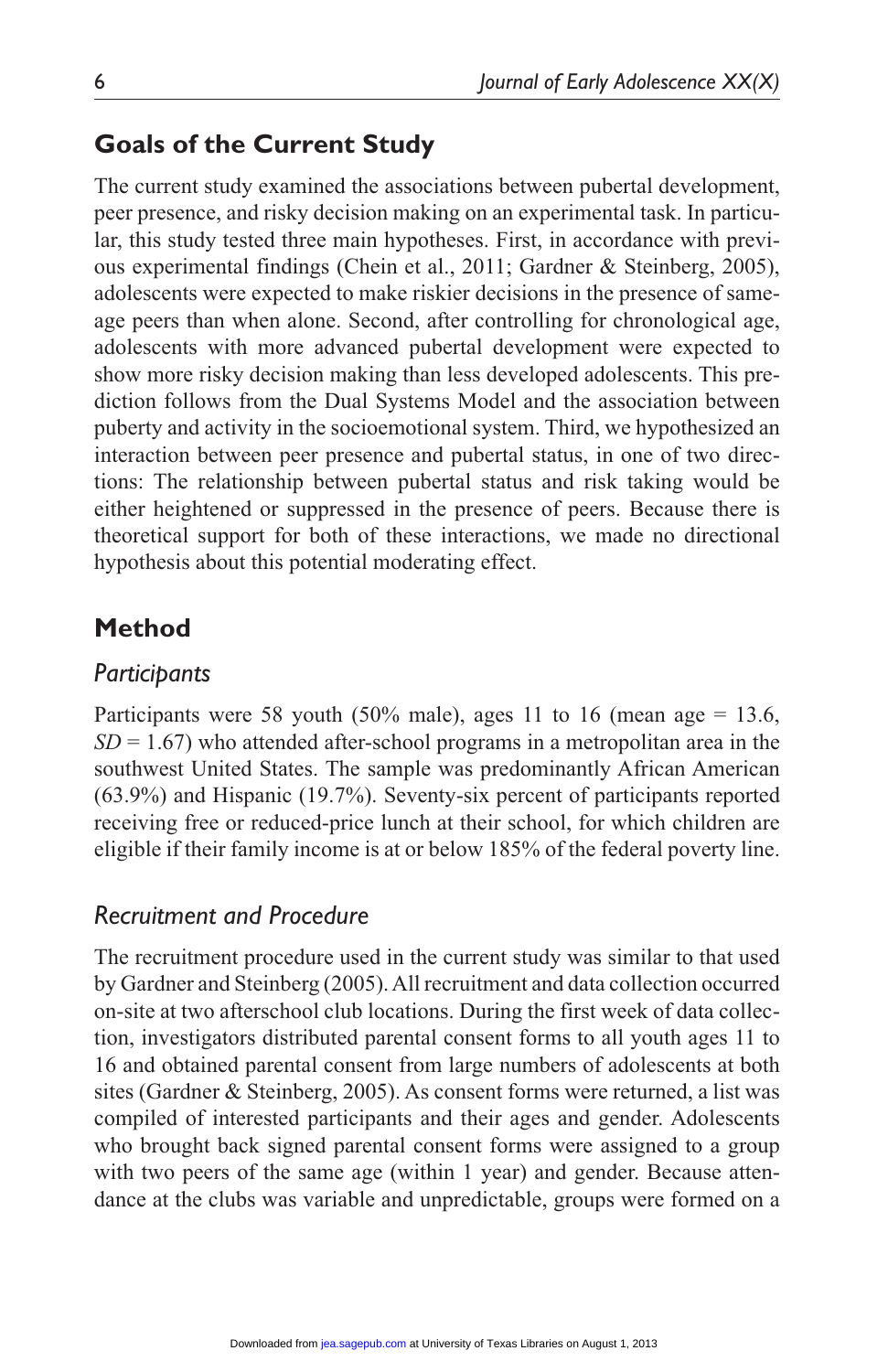daily basis, based on which adolescents were at the club at the time of data collection. Each day, the researchers arrived on site and determined which of the children on the list were on site. Groups were formed based on age. For example, if seven 12-year-old children were present that day, the first three 12-year-olds on the list would be grouped together, the second three would be grouped together, and the last one on the list would move ahead on the list. Although the participants in each group were not always close friends (they were not self-selected), all participants knew one another. This method of group assignment was consistent with the procedure used by previous studies (Gardner & Steinberg, 2005) and has the advantage of simulating the context in which adolescent risk taking often occurs—adolescents are often with same-gender peers who are not necessarily close friends.

Participants were told that they were participating in a study of "how kids and teenagers make decisions." Each participant completed a simulated driving task designed to measure risky decision making twice—once individually (Alone condition) and once while being observed by his or her two peers (Peer condition). In the Peer condition, a "round robin" design was used, in which members of the triad took turns completing and observing the task (Participant 1 played the game while Participants 2 and 3 observed, Participant 2 played the game while Participants 1 and 3 observed, etc.). The peer observers were permitted to talk to the player and to each other during the task and could give the player advice on how to proceed. Dialogue during the Peer condition was not recorded or transcribed, but it was noted that for every triad, peers did give explicit advice on how to proceed ("Keep going!" or "Stop!") and expressed disappointment when crashes occurred. The player could choose whether or not to follow the advice of the observing peers. To control for learning effects, groups were counterbalanced for the order in which the behavioral tasks were completed, with half the groups completing the task in the Alone condition first and half completing it in the Peer condition first. Within the Peer condition, the order in which the participants completed the task was also recorded. In addition to the risky driving task, a working memory test was administered by trained research assistants. Sixty adolescents, clustered into 20 triads, participated initially. Two adolescents did not complete the puberty self-report measures and were excluded from subsequent analyses. The experimental protocol took between 60 and 90 minutes. All participants were compensated US\$25 for their time.

#### *Measures*

*Pubertal status.* Pubertal status was assessed with a modified version of the Pubertal Development Scale (PDS; Petersen, Crockett, Richards, & Boxer,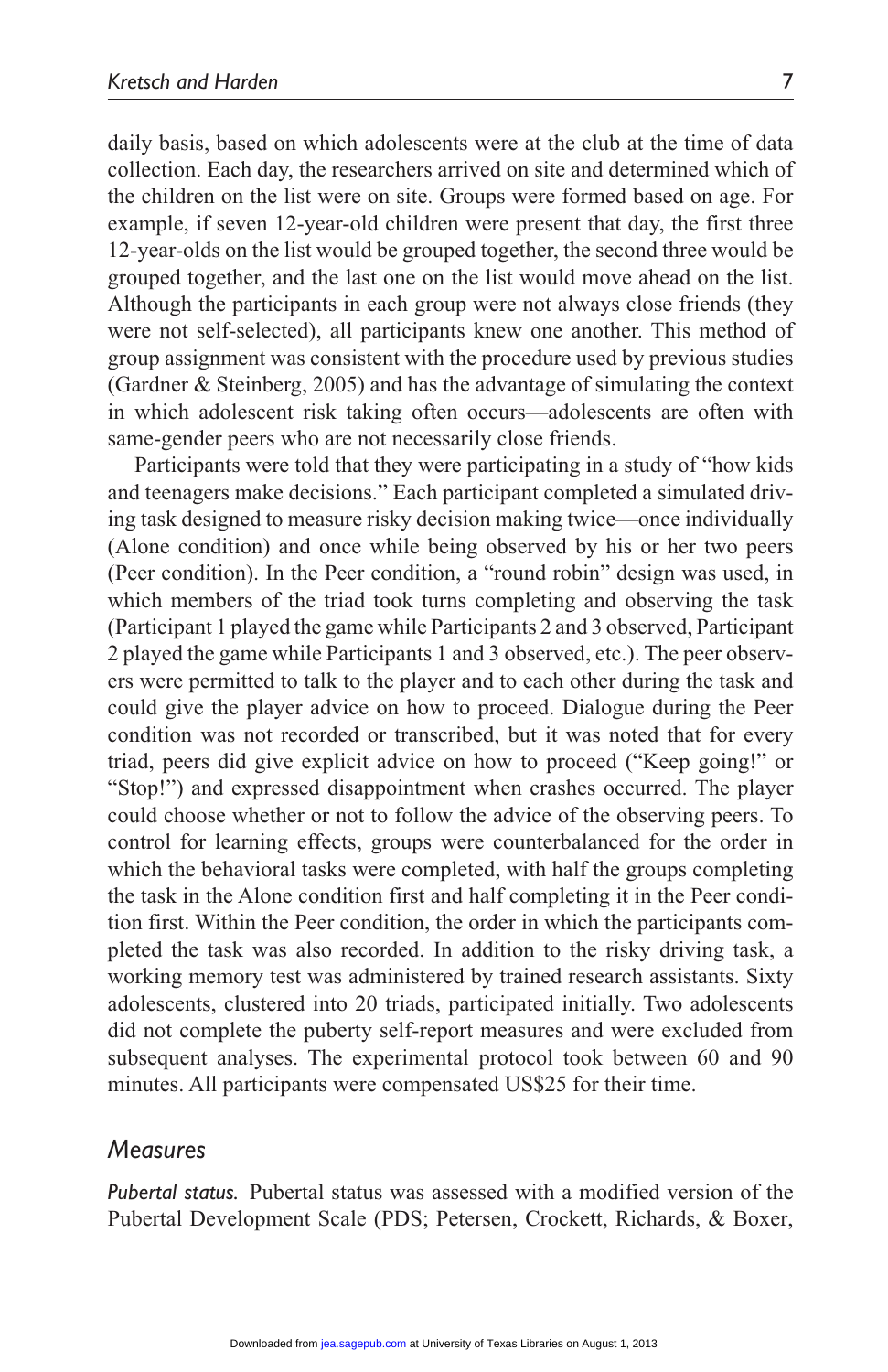1988), a widely used self-report measure of perceived pubertal changes. The PDS includes five items asking about skin, height, underarm and pubic hair, breast development (for females), menarche (for females), voice changes (for males), and facial hair (for males). Participants rated each measure with the following scale: 1 = *Has not yet begun to change*, 2 = *Has barely started*, and 3 = *Is definitely underway*. Participants could also select *I Don't Know*; Items rated *I Don't Know* were treated as missing.

Pubertal development is triggered by two distinct hormonal release signals—the early release of adrenal hormones (adrenarche) and the later release of gonadal hormones (gonadarche). These two release signals are independent (Auchus & Rainey, 2004; Grumbach & Styne, 2003), and researchers have emphasized the importance of distinguishing between these two separate maturational processes (McClintock & Herdt, 1996). The timing and hormonal events that characterize adrenal development are the same for both sexes; in contrast, gonadal development occurs earlier in females and involves different hormones (McClintock & Herdt, 1996). For both sexes in the current study, the mean adrenal score was computed based on skin changes and pubic hair development. The mean adrenal score was 2.35 for females  $(SD = .60)$  and 2.22 for boys  $(SD = .49)$ . The mean gonadal score was computed based on growth spurt, breast development, and menarche for females and on growth spurt, voice changes, and facial hair for males. The mean gonadal score was 2.45 for females  $(SD = .57)$  and 2.16 for boys  $(SD = .52$ , range). Scores on both scales ranged from 1, indicating that pubertal development had not yet started, to 3, indicating that development was underway. Because in the current study, males and females were aggregated in a single group, we used the adrenal score as the primary measure of pubertal development for these analyses. The PDS has been shown to have high reliability ( $\alpha$  = .77 for boys,  $\alpha$  = .81 for girls; Shirtcliff, Dahl, & Pollak, 2009). PDS scores have been shown to predict basal hormone levels (estradiol, testosterone, and DHEA) as well as physical examinations (Shirtcliff et al., 2009). Adrenal scores and gonadal scores were highly correlated with each other ( $r = .43$ ,  $p < .001$ ) and with chronological age (adrenal score and age:  $r = .29$ ,  $p = .03$ ; gonadal score and age:  $r = .23$ ,  $p = .08$ ).

*Risky decision making.* Risky decision making was assessed using *The Stoplight Game* (Chein et al., 2011; Gardner & Steinberg, 2005; Steinberg et al., 2008), a simulated driving task in which the player "drives" a car along a straight track, trying to reach a specified location in under 5 minutes. The game was played on a laptop computer and was set up from the driver's point of view. The car passed through 20 intersections, each of which had a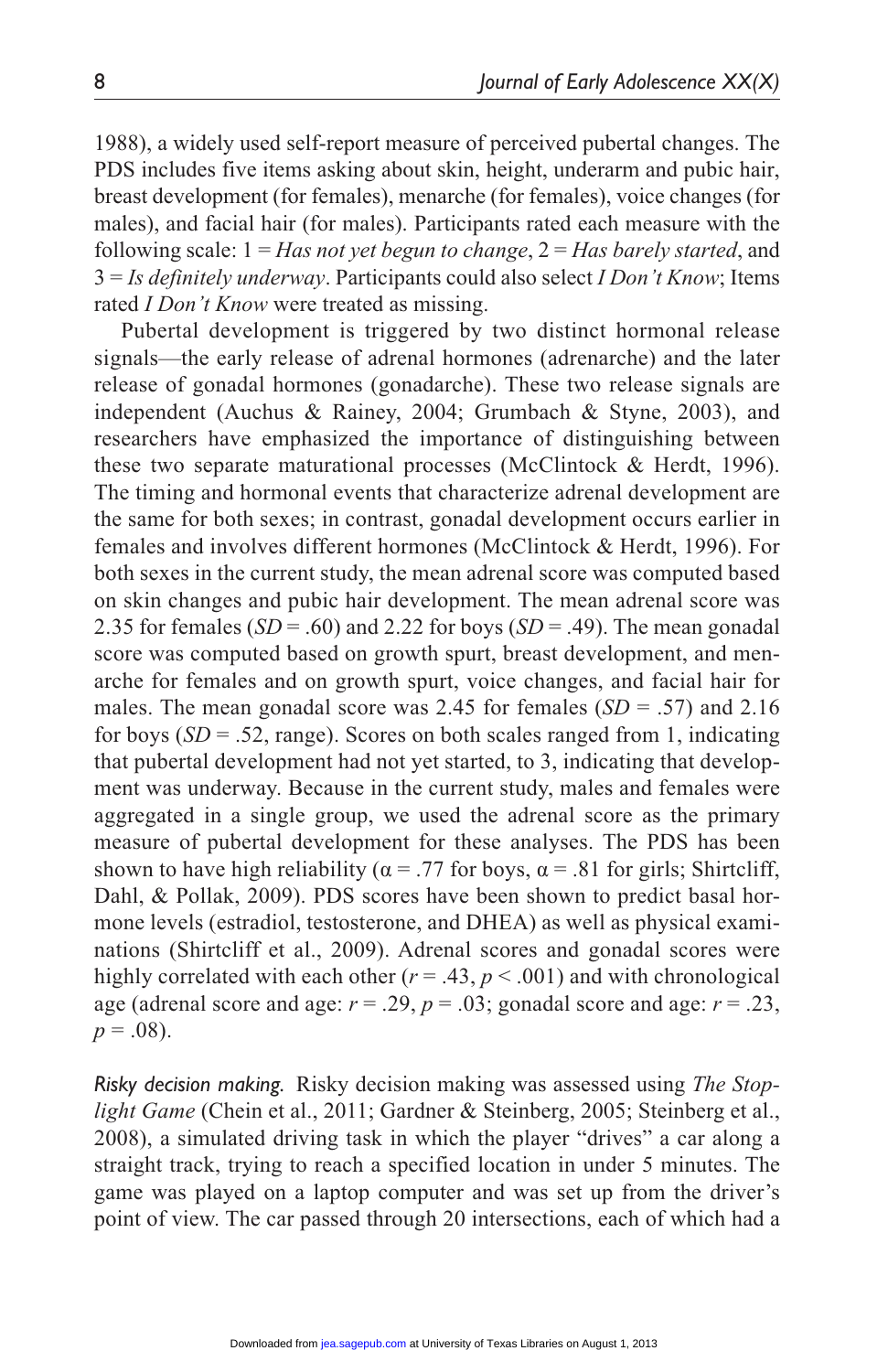stoplight that cycled from green to yellow to red as the vehicle approached it. When the light turned yellow, the player decided whether to stop, which resulted in a short delay, or to go through the intersection and risk a "crash" with another vehicle, which resulted in a longer delay. The timing of the traffic signals and the probability of a crash were varied—at some intersections, not braking in time inevitably resulted in a crash, while at others, it was possible to drive through safely. Each intersection had three possible outcomes: (a) the player applied the brakes and safely stopped, (b) the player went through the intersection successfully, or (c) the player crashed into another car, which could result from either failure to brake at all or failure to brake in time to avoid the crash. The computer recorded the total time to complete the task, the outcome at each intersection, and the latency between the appearance of the yellow light and the application of the brakes. The current study used two primary outcome variables: Percentage of Risky Decisions, which was percentage of intersections at which the player did not stop, and Latency to Brake, which was the average time between the appearance of the yellow light and the application of the brakes.<sup>1</sup> The mean Percentage of Risky Decisions was  $30\%$  (*SD* = .18); the mean Latency to Brake was  $1676.75$  ms  $(SD = 465.92)$ .

*Working memory.* Working memory was assessed using a digit span memory test similar to the Wechsler digit span subtest (forward and backwards digits). Participants were asked to recall digit sequences of increasing length. The total number of sequences that were accurately recalled was used as an index of working memory (maximum possible score 26). The mean number of correctly recalled sequences was  $13.11 \ (SD = 2.84)$ . Working memory scores were included as a covariate in all analyses to be consistent with previous published research using the Stoplight Game (e.g., Steinberg et al., 2008). Controlling for working memory allowed us to assess the effects of peers on variance in decision making that was independent of more basic cognitive processes.

## *Analytic Plan*

The current study aimed to assess three main hypotheses: (1) Adolescents would make more risky decisions when they were with peers (main effect of experimental condition); (2) Adolescents with more advanced pubertal development (controlling for chronological age) would make more risky decisions than less developed adolescents (main effect of pubertal status); and (3) Peer presence would moderate the relationship between pubertal status and risky decision making (condition  $\times$  status interaction).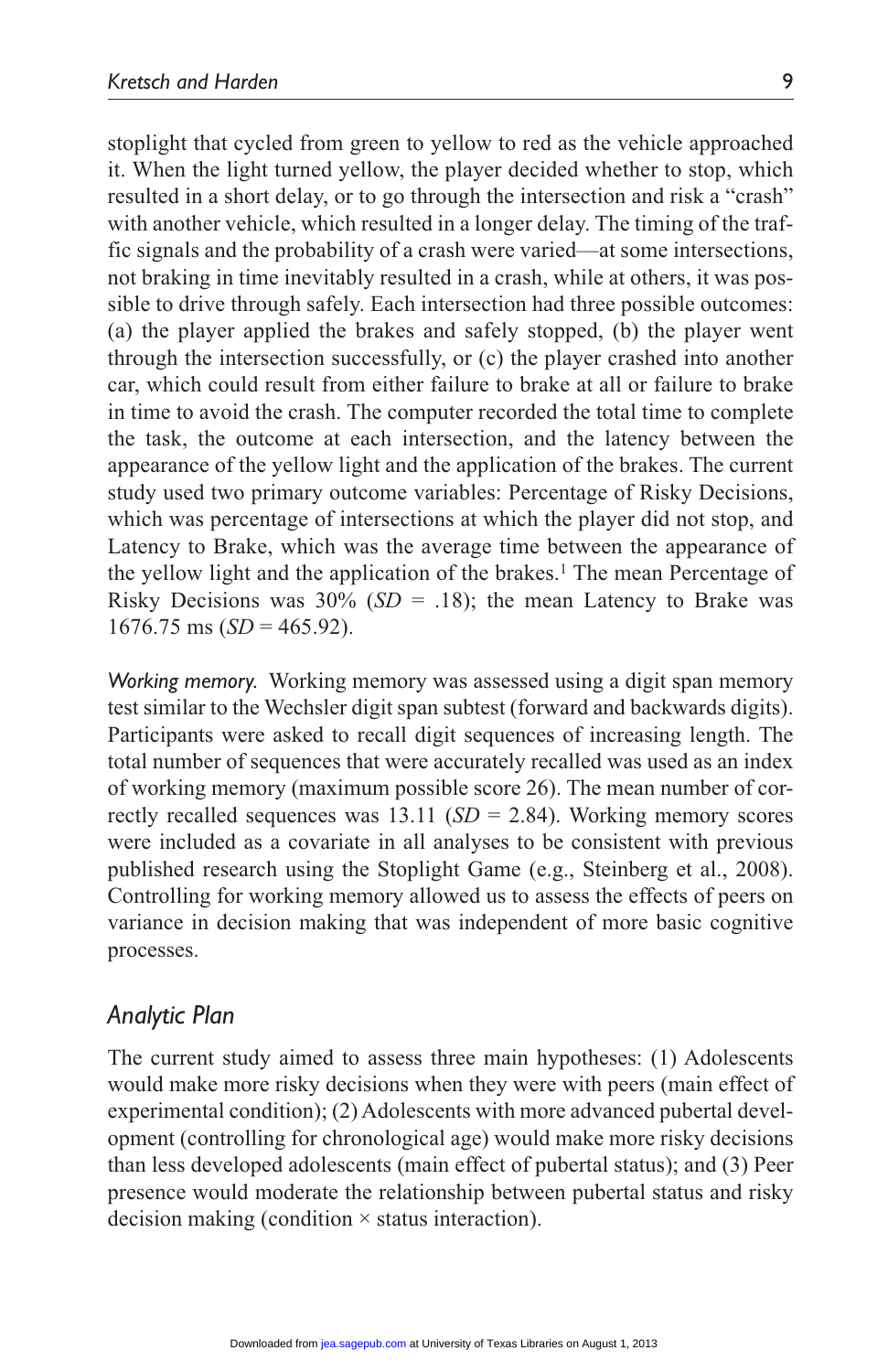|                                            | Outcome                 |                                 |
|--------------------------------------------|-------------------------|---------------------------------|
| Predictor                                  | Percent risky decisions | Latency to brake (ms)           |
| Intercept                                  | $-15.17(21.81)$         | 286.52 (579.21)                 |
| Condition ( $0 =$ Alone/I = Peer)          | 16.20(10.03)            | 569.65 (254.82)*                |
| Age                                        | .63(1.30)               | 22.94 (34.72)                   |
| Gender (0 = Female/1 = Male)               | $-3.08(4.40)$           | $-60.32$ (118.13)               |
| African American (0 = No/<br>$I = Yes$     | 8.51(5.57)              | 205.64 (146.05)                 |
| Hispanic ( $0 = N_0/1 = Yes$ )             | $-6.39(5.68)$           | $-127.54(149.52)$               |
| Working memory (Digit span<br>score)       | .88(.85)                | 16.79 (22.39)                   |
| First time playing $(0 = No/$<br>$I = Yes$ | $8.14(2.38)$ **         | 100.85(60.50)                   |
| Pubertal status <sup>a</sup>               | 8.47(4.32)              | $311.48$ (112.44) <sup>*</sup>  |
| Condition × Pubertal status <sup>a</sup>   | $-7.33(4.26)$           | $-256.34$ (108.16) <sup>*</sup> |

**Table 1.** Predictors of Risky Decision Making.

*Note*. Values are parameter estimates (standard error). a Pubertal status is based on Mean Adrenal Score.  $*_{p}$  < .05. \*\**p* < .01.

Analyses were performed using R version 2.11.1. The Linear Mixed Model (LMM) procedure was used to account for multiple observations for individuals and for individuals clustered within groups. Separate analyses were conducted for each outcome variable (Percentage of Risky Decisions and Latency to Brake) and for each measure of pubertal development (adrenal and gonadal). In addition, for each analysis, age and working memory were entered as continuous predictor variables, and gender, race, ethnicity, and condition order (whether the participant was completing the task for the first time) were entered as fixed factors.

## **Results**

Results from the LMM analyses, using mean adrenal score as the measure of pubertal development, are shown in Table 1. For Latency to Brake, a main effect of condition was found,  $t(49) = 2.24$ ,  $p < .05$ ; adolescents in the Peer condition had greater latency to brake, indicating riskier decision making among peers, as predicted. A main effect for adrenal pubertal status was also found. More advanced pubertal development predicted riskier decisions,  $t(27) = 3.13$ ,  $p < .05$ . There was a Status  $\times$  Condition interaction,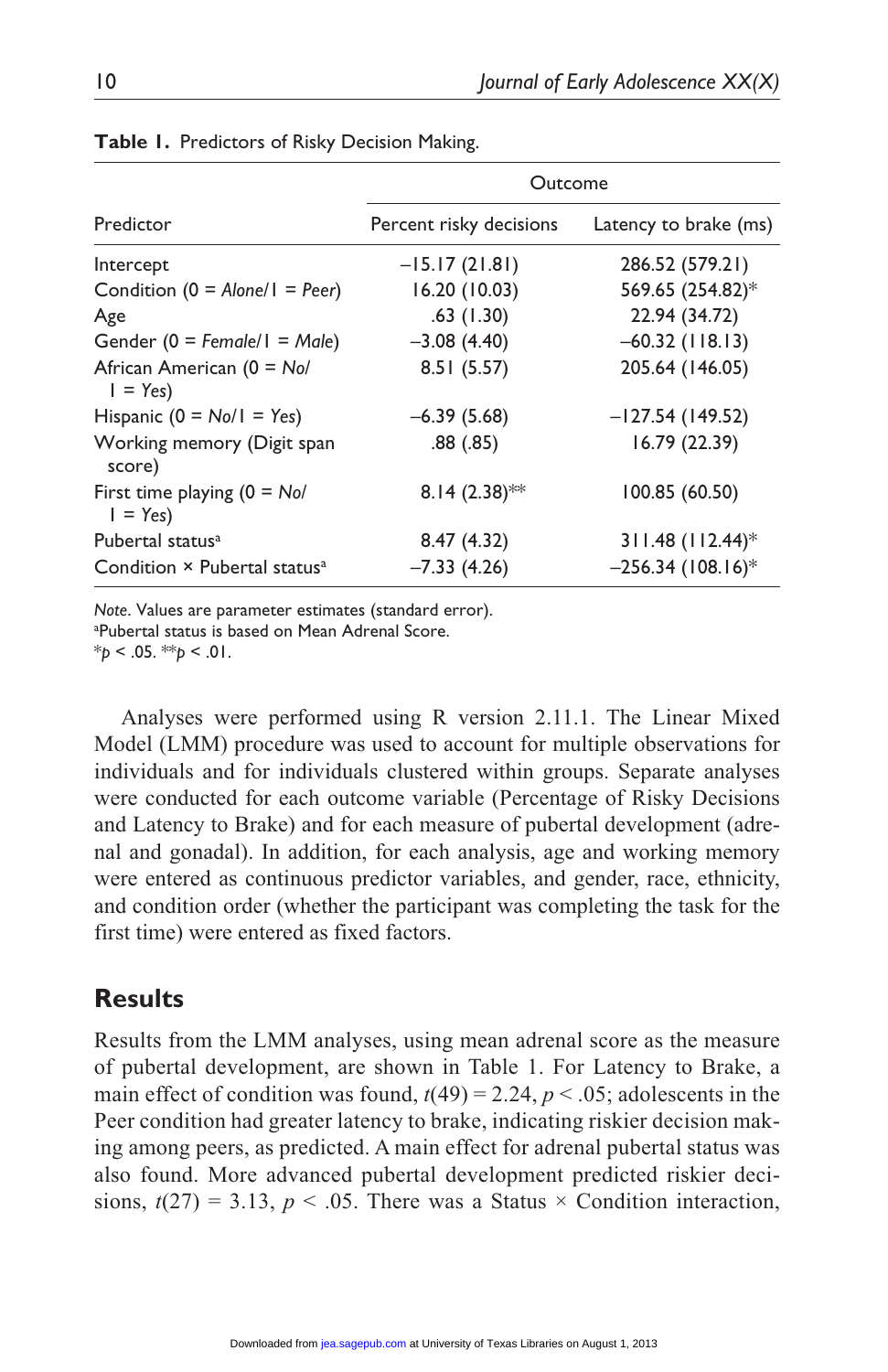$t(49) = -2.39$ ,  $p < .05$ . As shown in Figure 1, the association between pubertal development and risky decision making was only apparent in the Alone Condition.

In contrast, for the Percentage of Risky Decisions, we found no significant main effect for condition,  $t(49) = 1.61$ ,  $p = .11$ . The main effect for pubertal status approached significance, with more advanced development predicting riskier decision making,  $t(27) = 1.96$ ,  $p = .06$ . There was no significant Status  $\times$  Condition interaction,  $t(49) = -1.72$ ,  $p = .09$ . There was also evidence that adolescents became less risky the second time they attempted the task, as they made more risky decisions when they completed the task for the first time,  $t(49) = 3.42$ ,  $p < .01$ ).

Secondary analyses were conducted using the gonadal measure of pubertal development, yielding slightly different results. For Latency to Brake, there were no main effects of condition,  $t(49) = 1.04$ ,  $p = .30$ , or status,  $t(27) =$ 1.80, *p* = .08, and no Status × Condition interaction, *t*(49) = −1.17, *p* = .25. For the Percentage of Risky Decisions, there was a main effect for pubertal status, with more developed adolescents making more risky decisions,  $t(27)$  = 2.06,  $p < .05$ . There were no main effects of condition,  $t(49) = .45$ ,  $p = .65$ , and no Status × Condition interaction,  $t(49) = -.54$ ,  $p = .59$ . Again, results showed adolescents made more risky decisions the first time they completed the task,  $t(49) = 3.27$ ,  $p < .01$ .

These findings showed an inconsistent effect of peer presence. Only one of the four models tested (using the adrenal measure and Latency to Brake as the outcome) showed evidence of increased risk taking in the presence of peers. We hypothesized that adolescents may have been conforming to the behavior of their peers that they observed, such that the direction of peer influence depended on the decision making of the other peers in the triads. A post hoc exploratory analysis was conducted to test this possibility. This analysis focused on the Peer condition and behavior of the participant who completed the task third—that is, after observing two peers complete the task. We examined whether this participant's risk taking in the Peer condition was predicted by the risk taking that he or she observed. Table 2 shows results from linear regression analysis. The outcome was the risk taking of the third participant in the group; predictors included observed risk taking—that is, the risk taking of the first and second participants in the Peer condition—and the third participant's risk taking in the Alone condition. As shown in Table 2, Latency to Brake in the Peer condition for the third participant was predicted not only by his or her Latency to Brake in the Alone condition (β = .63, *p* < .01) but also by the risk taking he or she observed in the first participant ( $\beta$  = .44,  $p < .01$ ) and second participant ( $\beta = .40$ ,  $p < .01$ ).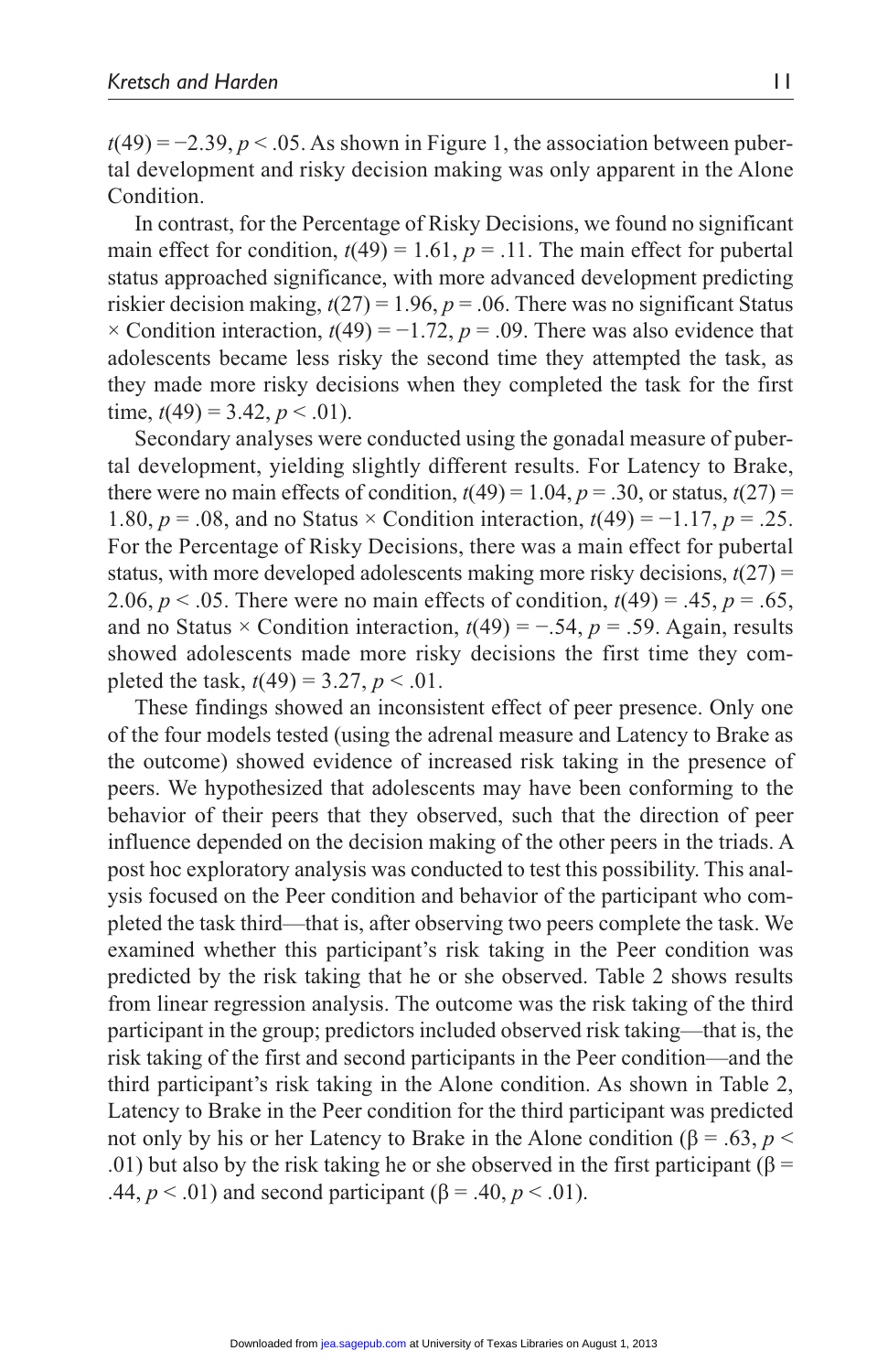

#### **Figure 1.** Risky decision making by adrenal pubertal status and experimental condition.

*Note*. Pubertal Development (Adrenal) reflects mean response to items on the adrenal scale, which range from 1 (*has barely started*) to 3 (*is definitely underway*). Error bars represent 95% confidence intervals.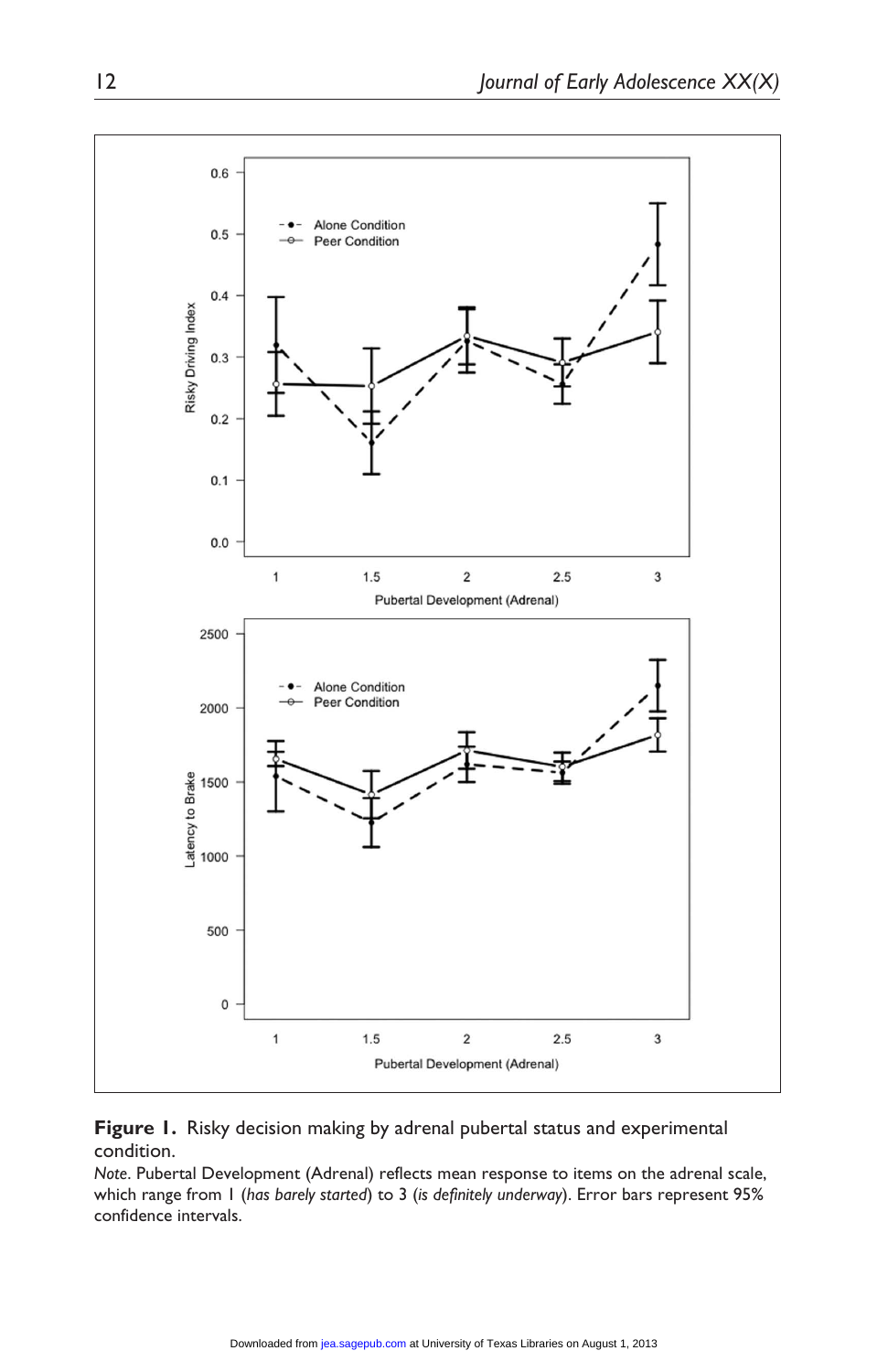| Predictor                                                        | Outcome                       |                                 |
|------------------------------------------------------------------|-------------------------------|---------------------------------|
|                                                                  | Percent risky decisions       | Latency to brake (ms)           |
| Intercept                                                        | $-.85(6.63)$                  | $-790.12*(325.36)$              |
| Risky decision making in alone<br>condition                      | 60.94 (12.11)**               | .63 <sup>**</sup> (.10)         |
| Peer I's risky decision making<br>Peer 2's risky decision making | 23.96 (12.51)<br>18.41(11.07) | $.44**$ (.11)<br>$.40***$ (.10) |

**Table 2.** Predictors of Risky Decision Making in the Peer Condition for the Third Participant (*N* = 21).

*Note*. In the Peer condition, the participants took turns playing the Stoplight Game while the two others observed. The third participant was the last participant to play in each group and therefore had observed two peers play the game before attempting it himself or herself.  $*_{p}$  < .05.  $*_{p}$  < .01.

## **Discussion**

The current study examined the influence of pubertal development and peer presence on risky decision making in adolescents using an experimental paradigm. Results partially supported the hypothesis that adolescents took more risks in the presence of peers. In the Peer condition, adolescents took more time to decide whether to apply the brakes than they did when alone. As predicted, results showed that after controlling for chronological age, selfreported pubertal development predicted risky decision making. There was an interaction between pubertal status and peer presence, such that the effect of pubertal status was only apparent in the Alone condition.

This study provides some support for a causal relationship between peer context and increased risk taking, which is consistent with previous experimental, observational, and epidemiological research on peer influence (see Brechwald & Prinstein, 2011, for a review). Peer influence has been investigated using a wide range of methodological approaches, including direct selfreport (Steinberg & Monahan, 2007), social network approaches (Snijders et al., 2010), performance-based measures (Allen, Porter, & McFarland, 2006), observed peer interactions (Dishion et al., 1996), and genetically informative studies (Harden et al., 2008), all of which have unique strengths and drawbacks. Experimental designs offer an opportunity to empirically test causal relationships between context and behavior. Using random assignment and direct behavioral measures, researchers can control for selection effects and self-report biases while also approximating the real-world environment in which risk taking occurs.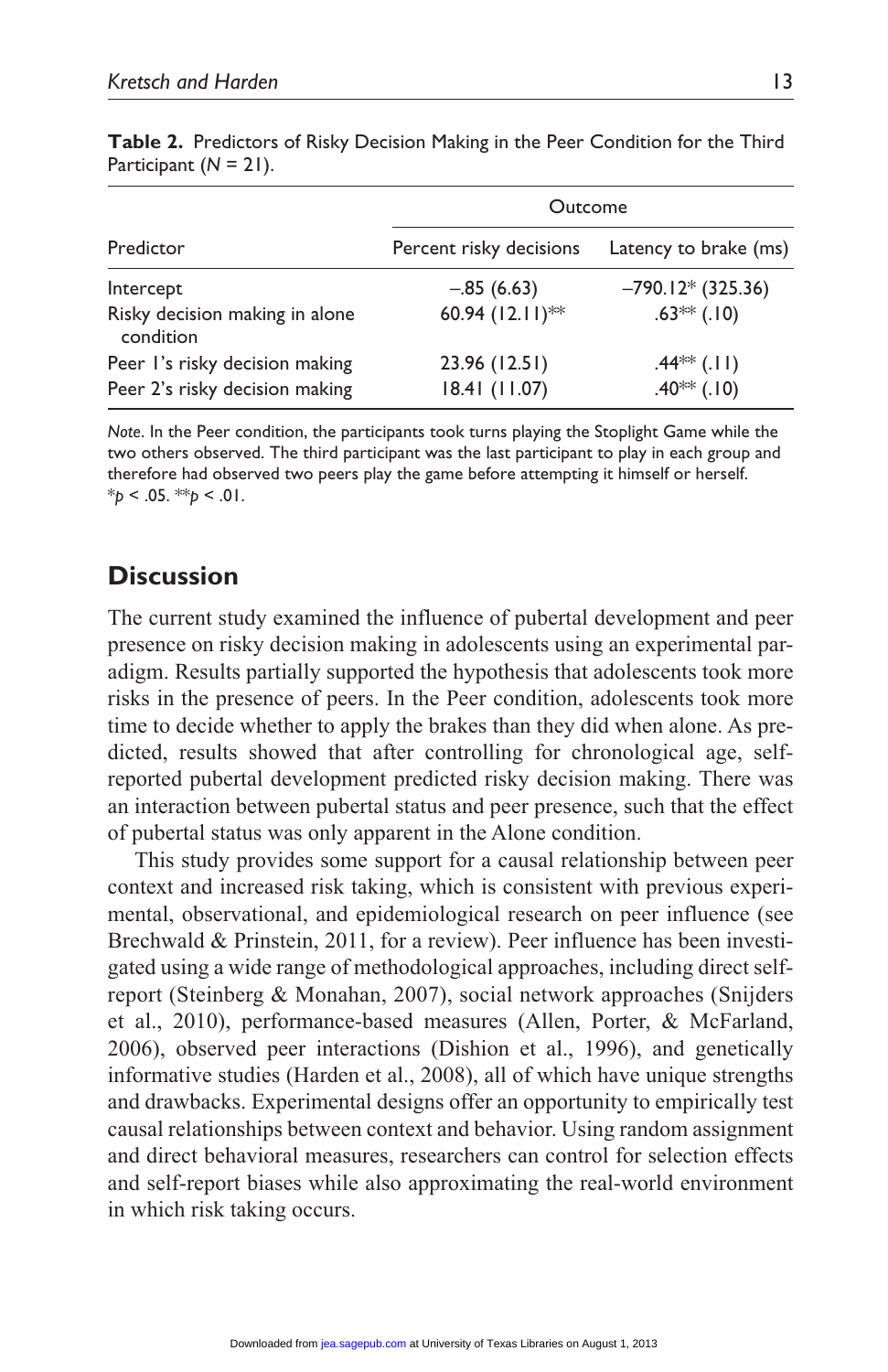Notably, the effect of peers and pubertal status on risk taking was only found for one of our outcomes. The percentage of risky decisions was no greater in the Peer condition than in the Alone condition; however, latency between the appearance of a yellow light and the player's application of the brakes was longer. This suggests that peer presence did not significantly influence the ultimate decision that participants made about whether or not to brake; however, in the presence of peers, it took them longer to arrive at these decisions. Previous studies have shown that adolescents and adults make similar judgments about risky driving; however, adolescents take longer than adults to make these judgments (Feenstra, Ruiter, & Kok, 2012). In one recent study, adolescents and adults were asked to judge whether a risky activity (e.g., driving drunk, driving at night without headlights) was a good idea or a bad idea. Results showed that adolescents took longer to judge whether an idea was good or bad (Feenstra et al., 2012). An fMRI study using the same procedure (Baird, Fugelsang, & Bennett, 2005) showed different patterns of neural activity during the decision-making process in adolescents relative to adults, with adolescents employing more effortful reasoning. The current study findings suggest that peer presence influences risk taking in subtle but significant ways. In real world risky situations, particularly those that involve driving, even small differences in decision-making time can have profound consequences. Laboratory studies that attempt to simulate these situations can benefit from using multiple measures of risk taking.

A number of mechanisms may account for the modest effect of peers observed in the current study, and future experimental studies using similar designs could shed further light on these mechanisms. Previous research has distinguished between explicit and implicit peer influence (Harakeh & Vollenbergh, 2012). Explicit influence ("peer pressure"), in which peers express support for behavior, may explain study findings. In the Peer condition in this experiment, participants talked to each other, and observers gave the player advice during the task. This advice, however, did not always support risk taking; sometimes the peer observers would advise the driver to stop at the light. Thus explicit peer influence did not always support increased risk taking. Implicit peer influence, such as observational learning or modeling, is another possible mediator. In the current study two out of the three adolescents in each triad observed the game being played by their peers before playing it themselves. Post hoc analysis suggested that the third participant to complete the task in each group may have modeled the decision making of his or her peers. Our results may reflect social learning; that is, participants observed their peers playing the game and adjusted their own behavior based on these observations, in an effort to maximize chances for winning and/or to conform to the behavior of their peers. Thus the influence of peers may not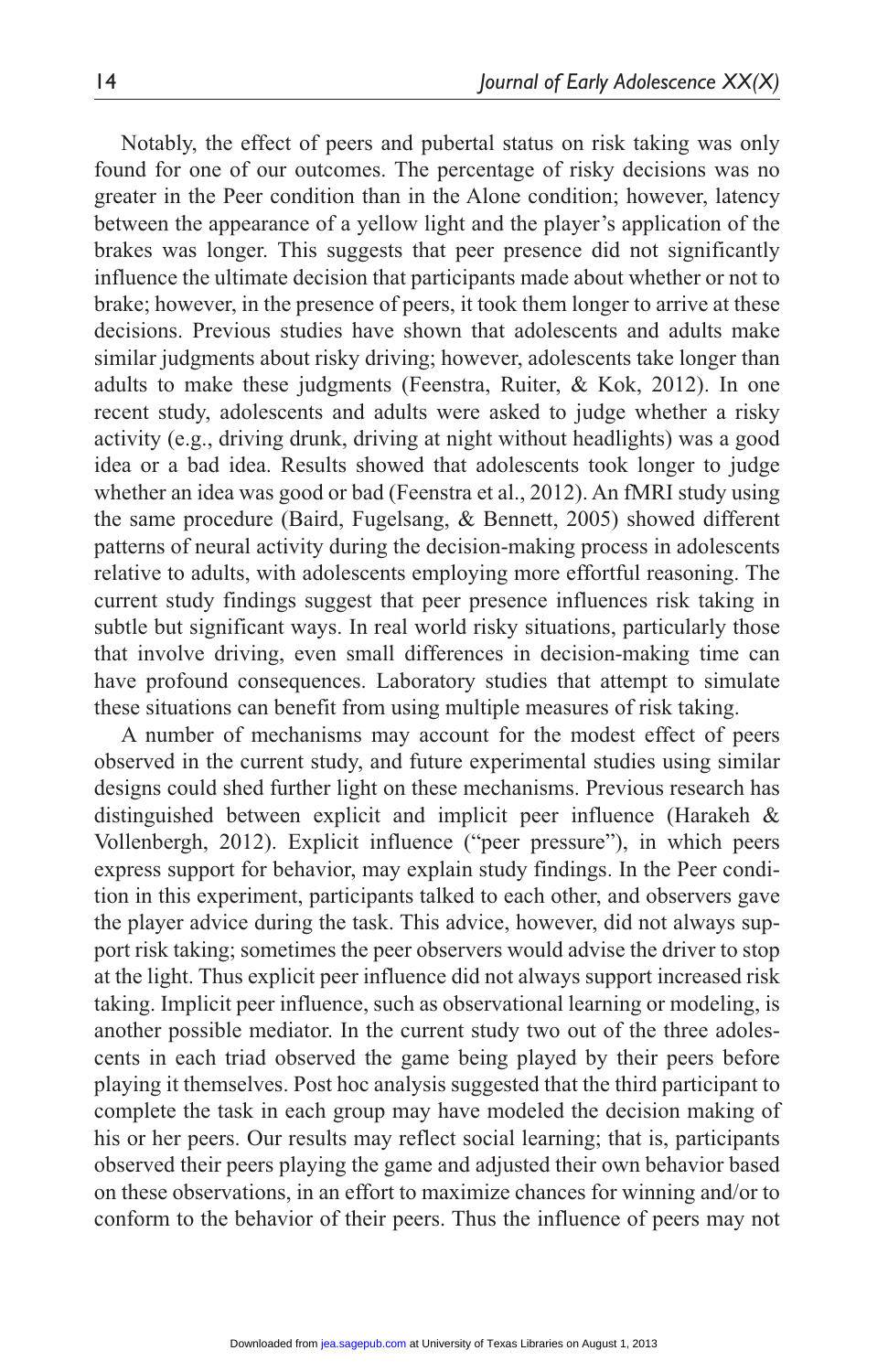have necessarily resulted in increased risk taking, but rather in conformity to observed peer behavior. The role of observational learning in adolescent behavior is of considerable interest, given that adolescents frequently observe their peers engage in risky activity and model their own behavior based both on the consequences they observe and their desire to conform regardless of the consequences. The evidence for a homogenizing effect in the current study aligns with how peer influence is conceptualized in longitudinal studies that examine the extent to which an adolescent conforms to the behavior of his or her peers over time. Our post hoc analysis is exploratory, and to better understand the mechanisms underlying peer influence on risky decision making, future experimental studies would benefit from coding adolescent communication during risk analogue tasks.

Results also showed a main effect of pubertal development on risky decision making. Controlling for chronological age, adolescents with more advanced development showed more risk taking than their less developed same-age peers. Adrenal pubertal status predicted increased latency to brake, and gonadal status predicted percentage of risky decisions. The main effect of pubertal status on risky decision making is consistent with the large body of evidence showing higher rates of risk taking in adolescents with more advanced pubertal development (Dick, Rose, Pulkkinen, & Kaprio, 2001; Graber, Lewinsohn, Seeley, & Brooks-Gunn, 1997). Adolescents—particularly girls—with early pubertal timing show higher rates of delinquency, substance use, and risky sexual activity (Mendle, Turkheimer, & Emery, 2007). Recent research suggests that this may be due to the temporal gap between the development of the socioemotional system, which is linked to pubertal maturation and the cognitive control system (Casey & Jones, 2010; Forbes & Dahl, 2010; Nelson et al., 2005; Spear, 2011; Steinberg et al., 2008). The neurological mechanisms of the behavioral outcomes in this study are unknown; however, the finding that risk taking was associated with pubertal status controlling for chronological age is consistent with this biological model.

This study also found an interaction between the effect of peers on risky decision making and pubertal status, with the effect of pubertal development only apparent when adolescents were alone. These findings are consistent with the social push hypothesis (Raine, 2002). Individual differences in propensity for risk taking, which, in this study, were associated with pubertal timing, may have been suppressed in the presence of peers. Initially developed to explain interactions between socioeconomic status and biological influences on more serious forms of antisocial behavior (Gao, Baker, Raine, Wu, & Bezdjian, 2009; Raine, 2002), this hypothesis may apply to more proximal social influences (such as peer presence) on risky decision making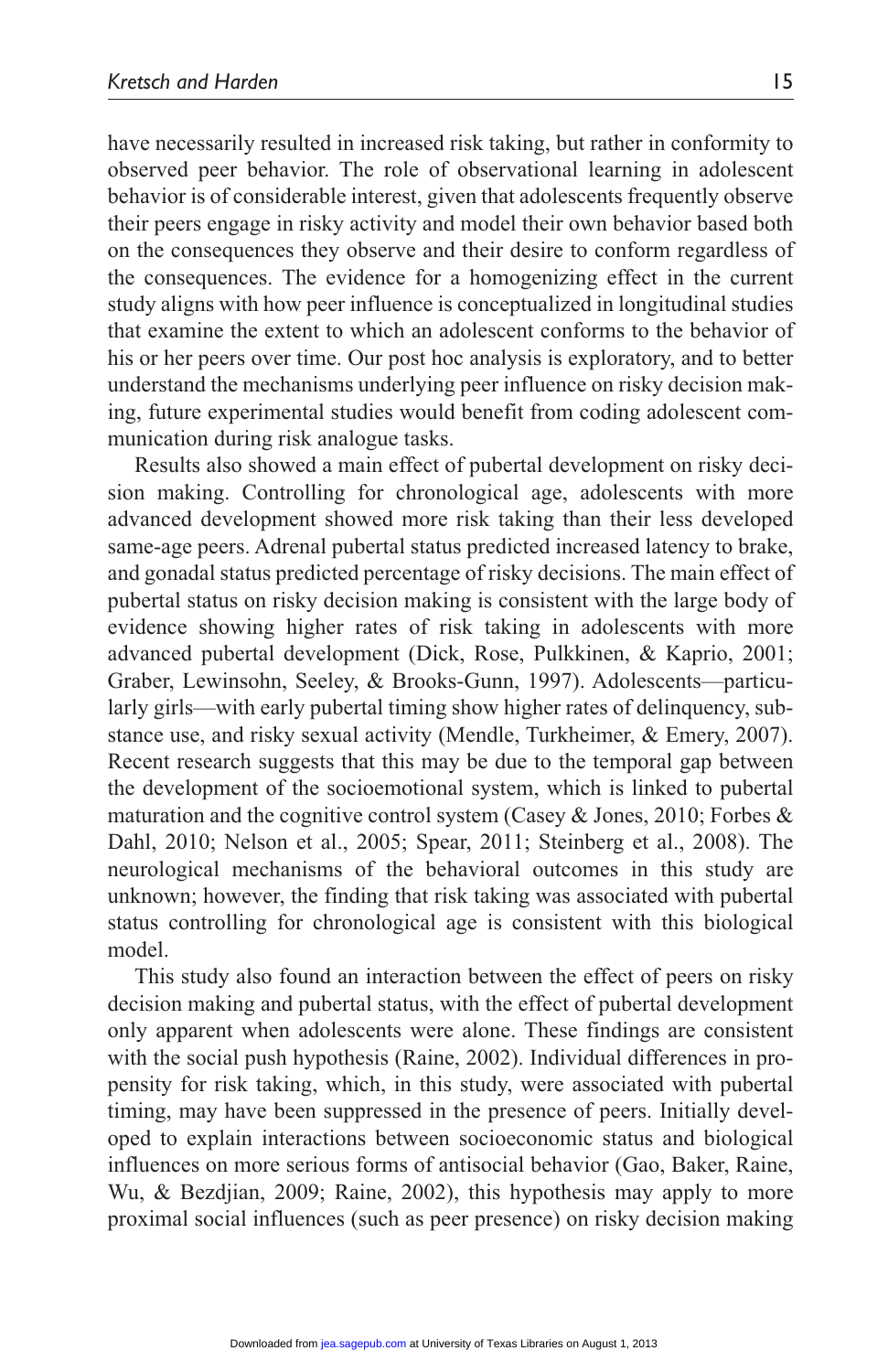in general. Adolescents who were biologically predisposed to risky behavior may have adjusted their behavior in the presence of peers. Broadly speaking, these findings highlight the importance of examining social context as a moderator of individual differences in decision making.

Findings from this study must be interpreted in light of several limitations. First, as with any laboratory-based behavior analogue measure of risky decision making, the ecological validity of the task used is unclear. Performance on the Stoplight Game was previously found to be correlated with selfreported sensation seeking and risky decision making as well as self-reported resistance to peer influence (Chein et al., 2011; Gardner & Steinberg, 2005; Steinberg et al., 2008), which provides some evidence for convergent validity. However, whether either self-report measures or behavioral analogue measures reflect real-world behavior remains an important question for further inquiry. Second, while the PDS is a well-validated self-report measure, self-report is not the ideal way to assess physical development. More accurate measures include results from physical examinations and hormone samples, neither of which was feasible in the current study. The composition of the sample also presents limitations. The homogenous racial composition of the sample—namely, lack of White participants (5% of participants were White and non Hispanic)—did not allow us to fully examine racial and ethnic differences. It remains uncertain whether these findings would be replicated in a predominantly White sample. The effects of race and ethnicity are of particular interest given racial and ethnic differences in pubertal timing (Sun et al., 2002). This study also did not test whether the familiarity of peers within each triad affected results. Research indicates that friendship quality moderates peer influence, with more positive friendship quality (i.e., support, intimacy, and positive affect) predicting more conformity among peers on a range of behaviors (Brechwald & Prinstein, 2011). To the extent that closer friends wield greater influence, the fact that the peers in the current study were not always close friends provides a more conservative test of peer influence (Gardner & Steinberg, 2005). Understanding how familiarity and general friendship characteristics moderate peer influence is another important objective for future research.

Despite these limitations, this study offers a novel contribution to the scientific investigation of peer influence in adolescence, which has moved well beyond determining whether peers play a role in risk taking and into understanding how, why, and when this socialization process occurs (Brechwald  $\&$ Prinstein, 2011). These findings suggest that the social context plays an important role in the expression of biologically based individual differences in propensity for risk taking and underscore the importance of considering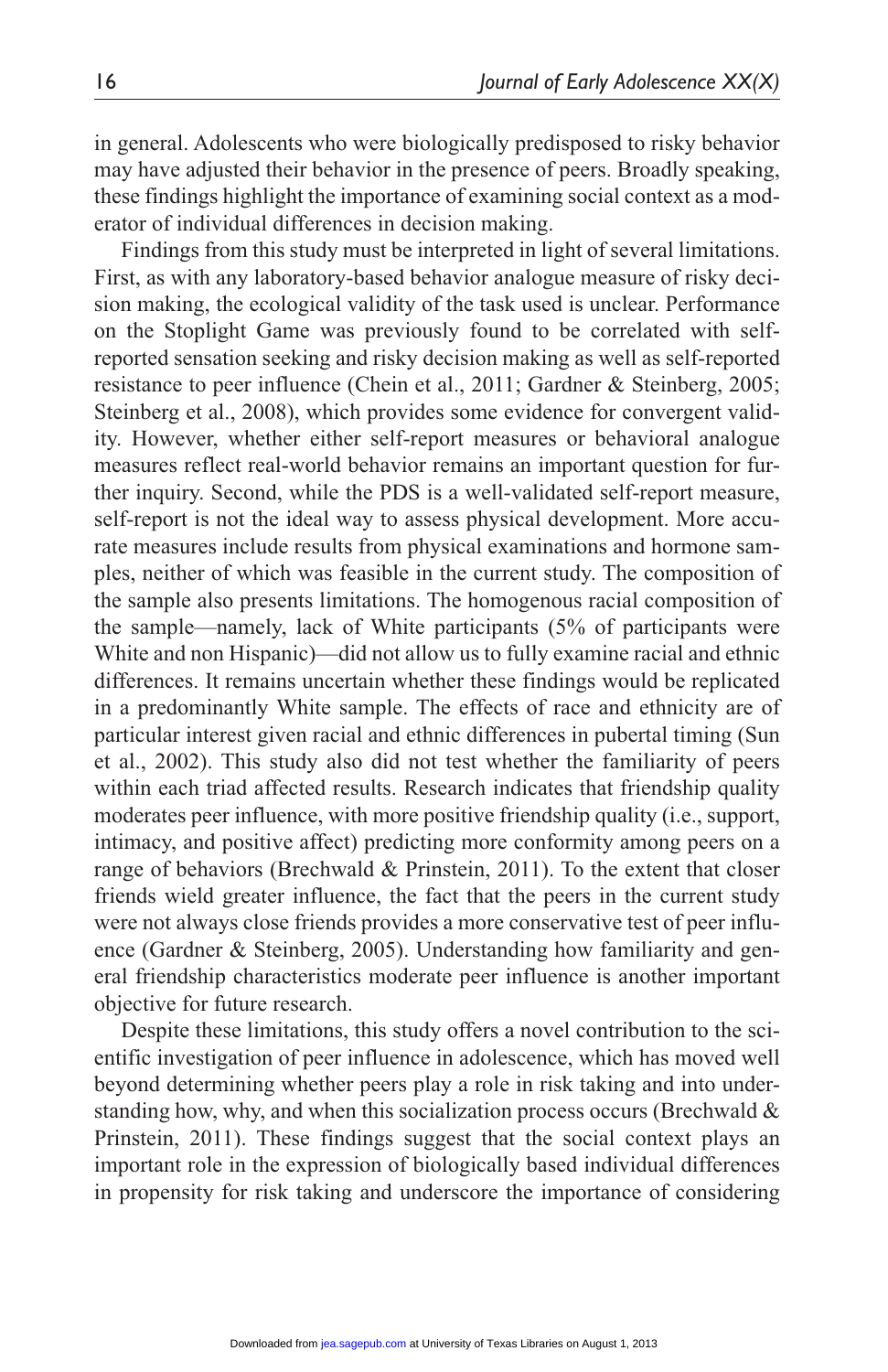biological factors—specifically, measures of pubertal timing—in experimental studies of adolescent decision making.

#### **Acknowledgments**

The authors acknowledge Dr. Laurence Steinberg at Temple University for providing the computerized tasks used in the current study; the children, parents, and staff at the Boys and Girls Clubs of the Austin Area; and Rachel Polk, Claire Cantu, and Katie Legband for their assistance with data collection.

#### **Declaration of Conflicting Interests**

The author(s) declared no potential conflicts of interest with respect to the research, authorship, and/or publication of this article.

## **Funding**

The author(s) disclosed receipt of the following financial support for the research, authorship, and/or publication of this article: This research was supported by Grant R24-HD042849 from the National Institute of Child Health and Human Development to the Population Research Center at the University of Texas at Austin.

#### **Note**

1. If the participant did not apply the brakes on a round, a maximum value was imputed for Latency to Brake to reflect the time that the player had the opportunity to brake, but did not. In the case of a crash, this was the time between the yellow light and the crash. Otherwise, this was the time between the yellow light and the beginning of the next round.

## **References**

- Allen, J. P., Porter, M. R., & McFarland, C. F. (2006). Leaders and followers in adolescent close friendships: Susceptibility to peer influence as a predictor of risky behavior, friendship instability, and depression. *Developmental Psychopathology*, *18*, 155-172.
- Arnett, J. (1992). Reckless behavior in adolescence: A developmental perspective. *Developmental Review*, *12*, 339-373.
- Auchus, R. J., & Rainey, W. E. (2004). Adrenarche–physiology, biochemistry and human disease. *Clinical endocrinology*, *60*, 288-296.
- Baird, A., Fugelsang, J., & Bennett, C. (2005, April). *What were you thinking? An fMRI study of adolescent decision-making*. Poster presented at the 12th Annual Cognitive Neuroscience Society (CNS) Meeting, New York.
- Bandura, A. (1986). *Social foundations of thought and action: A social cognitive theory*. Englewood Cliffs, NJ: Prentice Hall.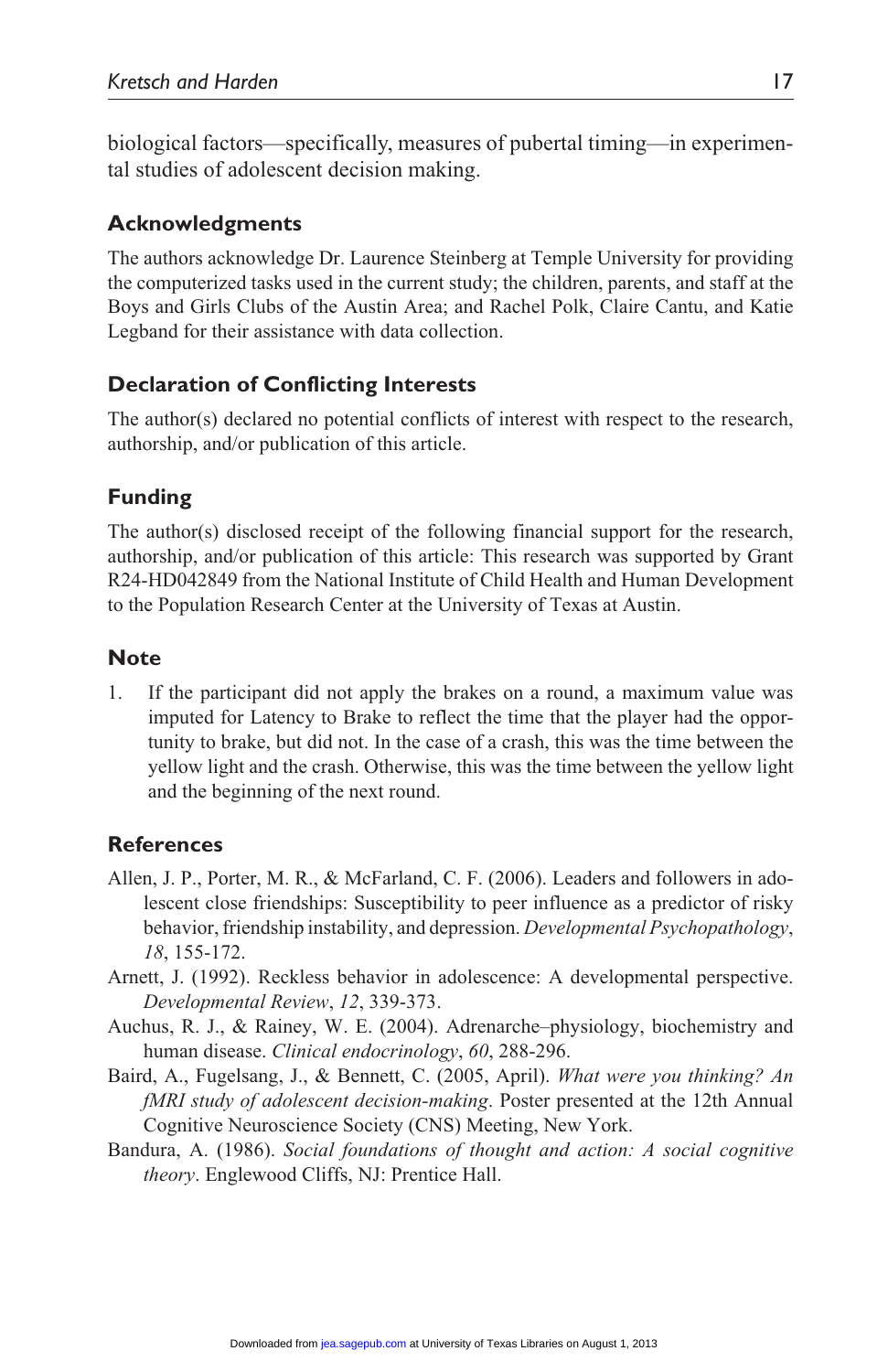- Blakemore, S. J. (2008). The social brain in adolescence. *Nature Reviews, Neuroscience*, *9*, 267-277.
- Blakemore, S. J., Burnett, S., & Dahl, R. E. (2010). The role of puberty in the developing adolescent brain. *Human Brain Mapping*, *31*, 926-933.
- Bratberg, G. H., Nilsen, T. I., Holmen, T. L., & Vatten, L. J. (2007). Perceived pubertal timing, pubertal status and the prevalence of alcohol drinking and cigarette smoking in early and late adolescence: A population based study of 8950 Norwegian boys and girls. *Acta Paediatrica*, *96*, 292-295.
- Brechwald, W. A., & Prinstein, M. J. (2011). Beyond homophily: A decade of advances in understanding peer influence processes. *Journal of Research on Adolescence*, *21*, 166-179.
- Burk, W. J., Steglich, C. E., & Snijders, T. A. (2007). Beyond dyadic interdependence: Actor-oriented models for co-evolving social networks and individual behaviors. *International Journal of Behavioral Development*, *31*, 397-404.
- Casey, B. J., Getz, S., & Galvan, A. (2008). The adolescent brain. *Developmental Review*, *28*, 62-77.
- Casey, B. J., & Jones, R. M. (2010). Neurobiology of the adolescent brain and behavior: Implications for substance use disorders. *Journal of the American Academy of Child & Adolescent Psychiatry*, *49*, 1189-1201.
- Chambers, R. A., Taylor, J. R., & Potenza, M. N. (2003). Developmental neurocircuitry of motivation in adolescence: A critical period of addiction vulnerability. *American Journal of Psychiatry*, *160*, 1041-1052.
- Chassin, L., Hussong, A., & Beltran, I. (2009). Adolescent substance use. In R. Lerner & L. Steinberg (Eds.), *Handbook of adolescent psychology*, (3rd ed., pp. 723- 763). New York, NY: Wiley.
- Chein, J., Albert, D., O'Brien, L., Uckert, K., & Steinberg, L. (2011). Peers increase adolescent risk taking by enhancing activity in the brain's reward circuitry. *Developmental Science*, *14*(2), F1-F10.
- Cohen, G. L., & Prinstein, M. J. (2006). Peer contagion of aggression and health-risk behavior among adolescent males: An experimental investigation of effects on public conduct and private attitudes. *Child Development*, *77*, 967-983.
- Cruz, J. E., Emery, R. E., & Turkheimer, E. (2012). Peer network drinking predicts increased alcohol use from adolescence to early adulthood after controlling for genetic and shared environmental selection. *Developmental Psychology*, *48*, 1390.
- Dick, D. M., Rose, R. J., Pulkkinen, L., & Kaprio, J. (2001). Measuring puberty and understanding its impact: A longitudinal study of adolescent twins. *Journal of Youth and Adolescence*, *30*, 385-399.
- Dishion, T. J., Spracklen, K. M., Andrews, D. W., & Patterson, G. R. (1996). Deviancy training in male adolescent friendships. *Behavior Therapy*, *27*, 373-390.
- Duncan, P. D., Ritter, P. L., Dornbusch, S. M., Gross, R. T., & Merrill Carlsmith, J. (1985). The effects of pubertal timing on body image, school behavior, and deviance. *Journal of Youth and Adolescence*, *14*, 227-235.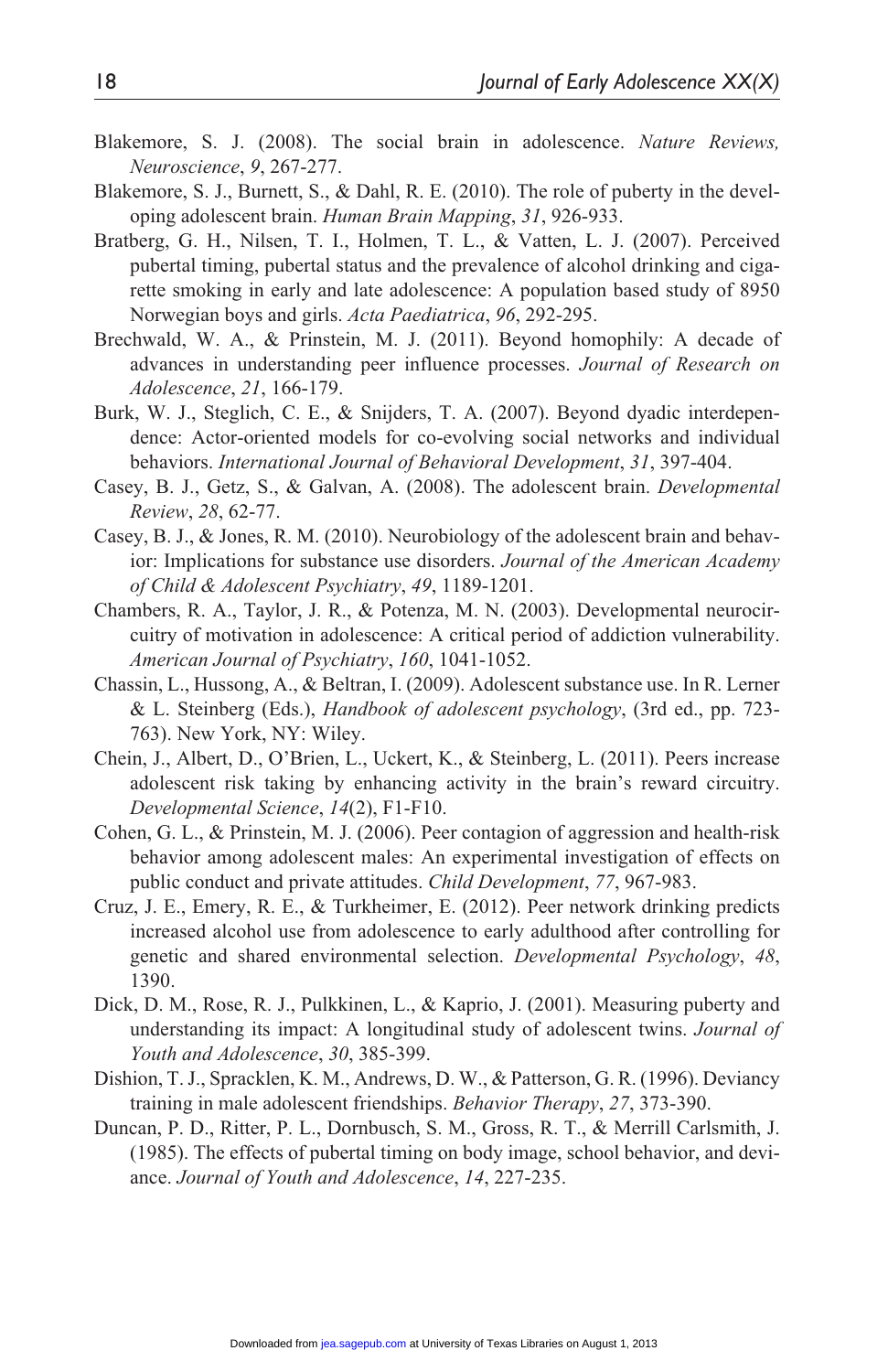- Ennett, S. T., & Bauman, K. E. (1994). The contribution of influence and selection to adolescent peer group homogeneity: The case of adolescent cigarette smoking. *Journal of Personality and Social Psychology*, *67*, 653-663.
- Feenstra, H., Ruiter, R. A., & Kok, G. (2012). Go fast! Reaction time differences between adults and adolescents in evaluating risky traffic situations. *Journal of Health Psychology*, *17*, 343-349.
- Forbes, E. E., & Dahl, R. E. (2010). Pubertal development and behavior: Hormonal activation of social and motivational tendencies. *Brain and Cognition*, *72*, 66-72.
- Forbes, E. E., Phillips, M. L., Ryan, N. D., & Dahl, R. E. (2011). Neural systems of threat processing in adolescents: Role of pubertal maturation and relation to measures of negative affect. *Developmental Neuropsychology*, *36*, 429-452.
- Galvan, A., Hare, T., Parra, C. E., Penn, J., Voss, H., Glover, G., & Casey, B. J. (2006). Early development of the accumbens relative to orbitofrontal cortex might underlie risk-taking behavior in adolescents. *Journal of Neuroscience*, *26*, 6885-6892.
- Gao, Y., Baker, L. A., Raine, A., Wu, H., & Bezdjian, S. (2009). Brief report: Interaction between social class and risky decision-making in children with psychopathic tendencies. *Journal of Adolescence*, *32*, 409-414.
- Gardner, M., & Steinberg, L. (2005). Peer influence on risk taking, risk preference, and risky decision making in adolescence and adulthood: An experimental study. *Developmental Psychology*, *41*, 625-635.
- Graber, J. A., Lewinsohn, P. M., Seeley, J. R., & Brooks-Gunn, J. (1997). Is psychopathology associated with the timing of pubertal development? *Journal of the American Academy of Child and Adolescent Psychiatry*, *36*, 1768-1776.
- Harakeh, Z., & Vollebergh, W. A. (2012). The impact of active and passive peer influence on young adult smoking: An experimental study. *Drug and Alcohol Dependence*, *121*, 220-223.
- Harden, K. P., Hill, J. E., Turkheimer, E., & Emery, R. E. (2008). Gene–environment correlation and interaction in peer effects on adolescent alcohol and tobacco use. *Behavior Genetics*, *38*, 339-347.
- Harden, K. P., & Mendle, J. (2012). Gene-environment interplay in the association between early pubertal timing and delinquency in adolescent girls. *Journal of Abnormal Psychology*, *121*, 73-87.
- Jessor, R., & Jessor, S. L. (1977). *Problem behavior and psychosocial development: A longitudinal study of youth*. San Diego, CA: Academic Press.
- Larson, R., & Richards, M. H. (1991). Daily companionship in late childhood and early adolescence: Changing developmental contexts. *Child Development*, *62*, 284-300.
- Martin, C. A., Kelly, T. H., Rayens, M. K., Brogli, B. R., Brenzel, A., Smith, J., & Omar, H. A. (2002). Sensation seeking, puberty, and nicotine, alcohol and marijuana use in adolescence. *Journal of the American Academy of Child & Adolescent Psychiatry*, *41*, 1495-1502.
- McClintock, M. K., & Herdt, G. (1996). Rethinking puberty: The development of sexual attraction. *Current Directions in Psychological Science*, *5*, 178-183.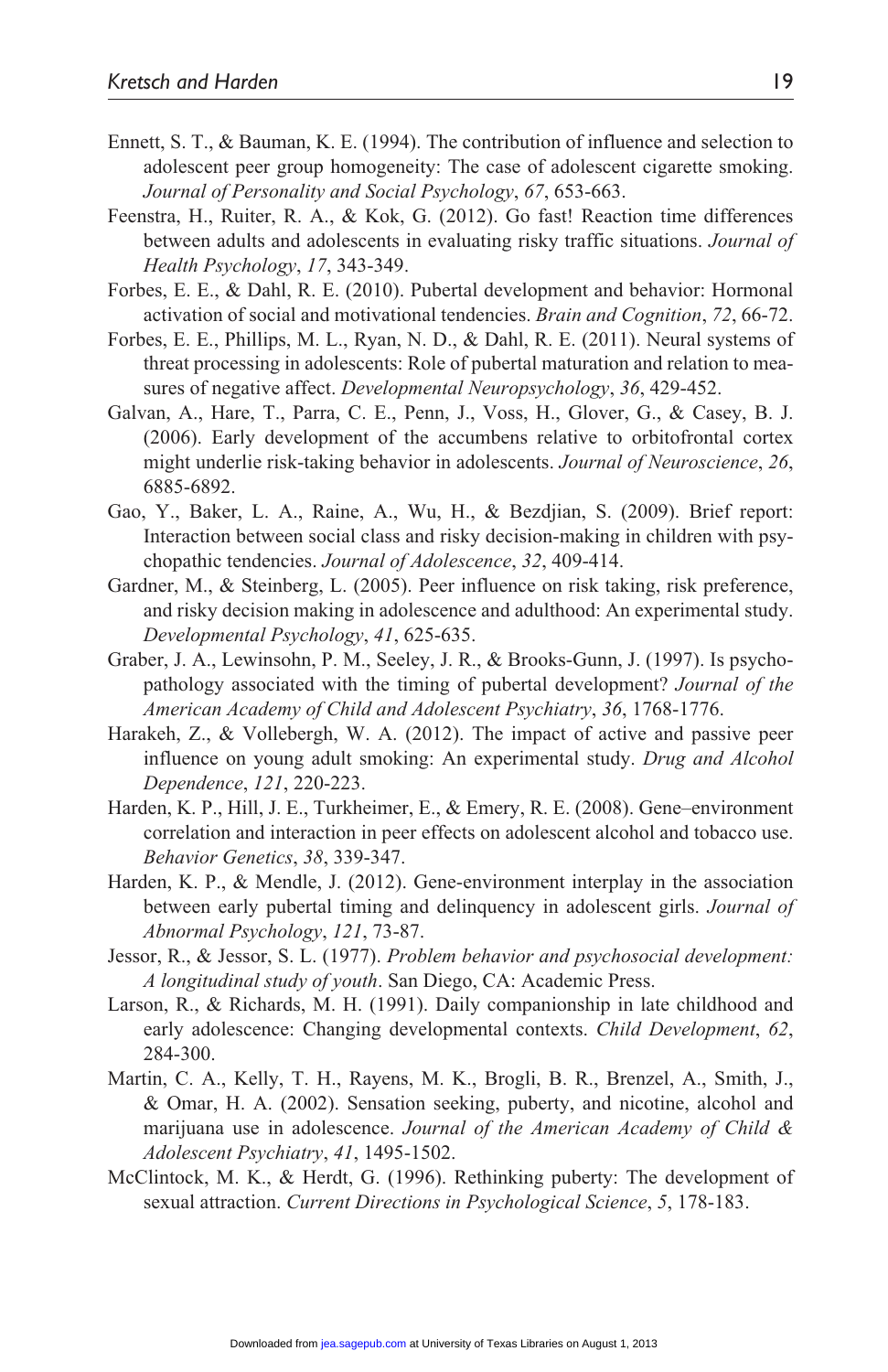- McEwen, B. S. (2001). Invited review: Estrogens effects on the brain: Multiple sites and molecular mechanisms. *Journal of Applied Physiology*, *91*, 2785-2801.
- Mendle, J., & Ferrero, J. (2012). Detrimental psychological outcomes associated with early pubertal timing in adolescent boys. *Developmental Review*, *32*, 49-66.
- Mendle, J., Turkheimer, E., & Emery, R. E. (2007). Detrimental psychological outcomes associated with early pubertal timing in adolescent girls. *Developmental Review*, *27*, 151-171.
- Mercken, L., Snijders, T. A., Steglich, C., Vartiainen, E., & De Vries, H. (2010). Dynamics of adolescent friendship networks and smoking behavior. *Social Networks*, *32*(1), 72-81.
- Moody, J. (2001). Peer influence groups: Identifying dense clusters in large networks. *Social Networks*, *23*, 261-283.
- Nelson, E. E., Leibenluft, E., McClure, E. B., & Pine, D. S. (2005). The social reorientation of adolescence: A neuroscience perspective on the process and its relation to psychopathology. *Psychological Medicine*, *35*, 163-174.
- Ouimet, M. C., Simons-Morton, B. G., Zador, P. L., Lerner, N. D., Freedman, M., Duncan, G., & Wang, J. (2010). Using the U.S. National Household Travel Survey to estimate the impact of passenger characteristics on young drivers' relative risk of fatal crash involvement. *Accident Analysis and Prevention*, *42*, 689-694.
- Ozer, E., & Irwin, C. (2009). Adolescent and young adult health: From basic health status to clinical interventions. In R. Lerner & L. Steinberg (Eds.), *Handbook of adolescent psychology* (3rd ed., pp. 618-641). New York, NY: Wiley.
- Petersen, A. C., Crockett, L. J., Richards, M., & Boxer, A. (1988). A self-report measure of pubertal status: Reliability, validity and initial norms. *Journal of Youth and Adolescence*, *17*, 117-133.
- Quevedo, K. A., Benning, S. D., Gunnar, M. R., & Dahl, R. E. (2009). The onset of puberty: Effects on the psychophysiology of defensive and appetitive motivation. *Development and Psychopathology*, *21*, 27-45.
- Raine, A. (2002). Biosocial studies of antisocial and violent behavior in children and adults: A review. *Journal of Abnormal Child Psychology*, *30*, 311-326.
- Shirtcliff, E. A., Dahl, R. E., & Pollak, S. D. (2009). Pubertal development: Correspondence between hormonal and physical development. *Child Development*, *80*, 327-337.
- Snijders, T. A. B., Steglich, C. E. G., Van de & Bunt, G. G. (2010). Introduction to actor-based models for network dynamics. *Social Networks*, *32*, 44-60.
- Somerville, L. H., Jones, R. M., & Casey, B. J. (2010). A time of change: Behavioral and neural correlates of adolescent sensitivity to appetitive and aversive environmental cues. *Brain and Cognition*, *72*, 124-133.
- Sowell, E. R., Thompson, P. M., Holmes, C. J., Jernigan, T. L., & Toga, A. W. (1999). In vivo evidence for post-adolescent brain maturation in frontal and striatal regions. *Nature Neuroscience*, *2*, 859-861.
- Spear, L. (2009). *The behavioral neuroscience of adolescence*. New York, NY: Norton.